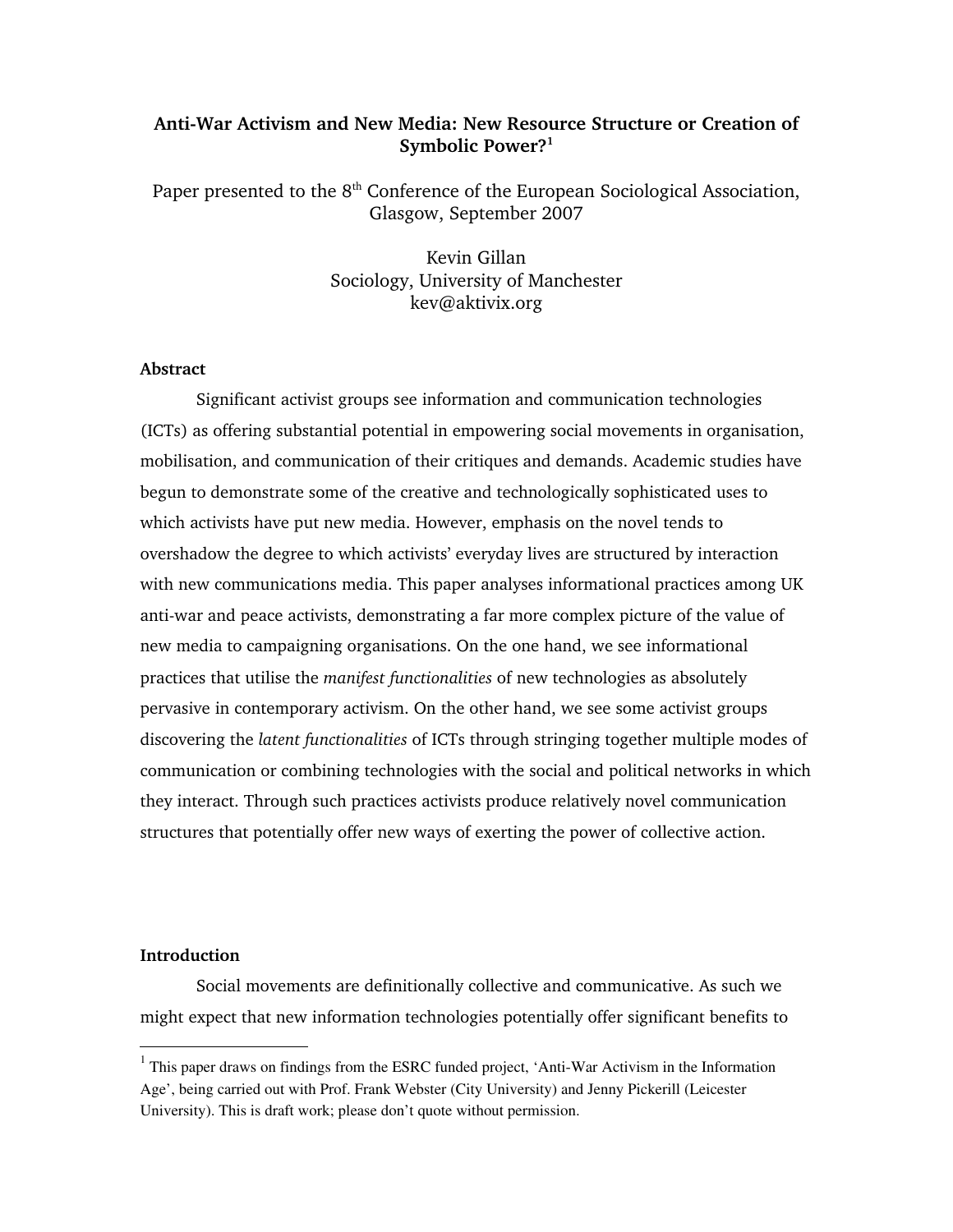movement groups. Interview data from a two-year project examining the informational practices of anti-war activists from a wide range of groups demonstrates that heavy ICT use occurs on a number of levels. In particular, we find a difference between practical, day-to-day organisation of activities on the one hand, and political debate and the mobilisation of new activists, on the other. In the former case, the more obvious benefits of ICTs (what we call their *manifest functionality*) are adopted by activists in a straightforward manner: the mobile phone offers 'perpetual contact', email offers quick communication that overcomes difficulties of distance and scheduling and the Web offers a vast, inter-connected store of relevant information. By examining activists' choices regarding uptake of manifest functionality we can learn more about their wider ambitions in their day-to-day activities. Further, because we conceive of these technologies as enabling and constraining behaviour we examine the delights and frustrations experienced in making use of them, thus gaining understanding concerning the characteristics of technology and its impact on the contemporary anti-war movement.

ICT use is not limited to manifest functionality, however. We offer indications of more innovative use of the technologies employed through activists' adoption of *latent functionality*. Examining the more innovative (which is not to say more successful) uses of technology in anti-war activism we find activists stretching the potential of the technologies they use in ways that alter the communication structure attached to the technological media. For instance, in utilising mass-text messaging and combining the power of 'perpetual contact' with the value of social networks, we find that an individualistic one-to-one medium can be developed to become a collective, many-tomany medium. Additionally, we find activists taking advantage of the convergence on digitisation in order to create multi-modal communication structures, producing innovative flows of information. Innovative uses of latent functionalities demonstrate less constrained behaviour than the simple adoption of the most obvious technologies. They are of interest, therefore, because they highlight preferences of anti-war activists with regard to information flow and communicative interaction.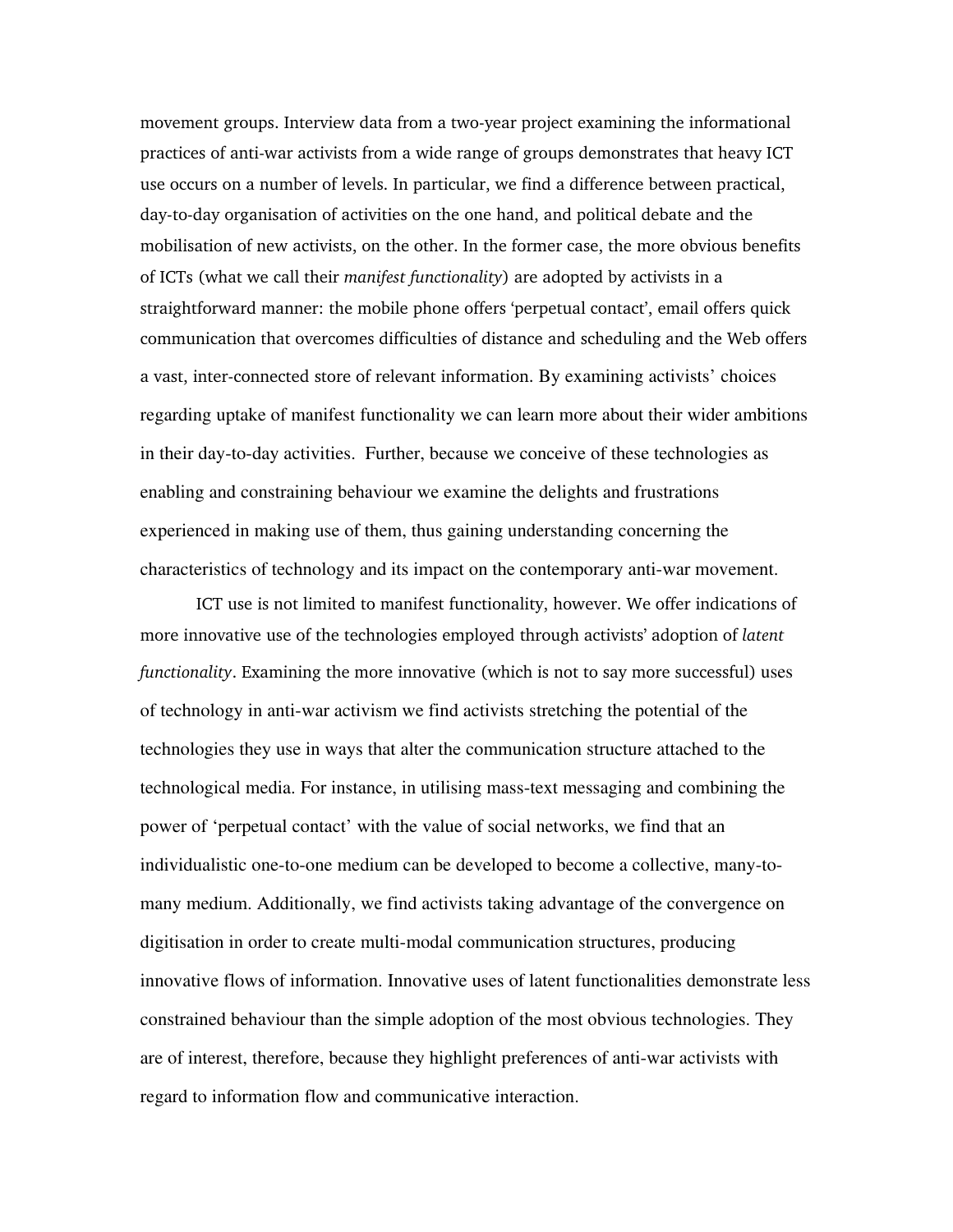A focus on 'resource mobilization' provided the dominant understanding of social movements in American scholarship through much of the 1970s and 1980s. The theory sought to explain the emergence and persistence of social movements through focusing on the ways in which movement organisations achieved relatively steady supplies of human and financial resources: 'the first principle of this approach is that the aggregation of resources is crucial to social movement activity... [which] requires some minimal form of movement organization without which protest will not occur.' (Buechler 2000: 35; McCarthy and Zald 1977). The main drive of the approach was to explain the success or failure of particular movements in relation to the flows of resources across organisations, rather than to provide sociological understanding of movement organisation *per se*. But to examine the relationship between technology and political activism it is necessary to look within the organisations and understand the fact that being an activist is partly constituted by carrying out relatively mundane organisational activities – dealing with correspondence; arranging meetings, agendas and minutes; raising funds; purchasing goods; designing leaflets and so on – in addition to the development and dissemination of political critiques and engagement in protest behaviour. It is here that we first see the extent to which new ICTs have become central to activist groups. In the following sections we will examine the ways in which UK anti-war organisations have made use of technology in all these activities, noting both the practical and the political reasons that different groups have for their particular approaches. While there are differences of detail between different groups, we will be able to reflect, in the conclusions, on the more general ramifications of these multiple approaches to technological adoption.

#### Technologies as Tools – Everyday Communication in Anti-War Activism

More formally constituted anti-war organisations, and those with longer traditions, tend to have more formally organised offices and professional staff. But the mobile and relatively cheap nature of modern ICTs makes it possible to equip an effective temporary office. For instance, in visiting a small flat near Faslane Naval Base, which was home to two members of the anti-Trident campaign Faslane365, we saw:

This had become the central hub of activities for the first week of the campaign and was strewn with the paraphernalia of modern activism: in addition to banners and posters around the place, three laptops were on and networked, several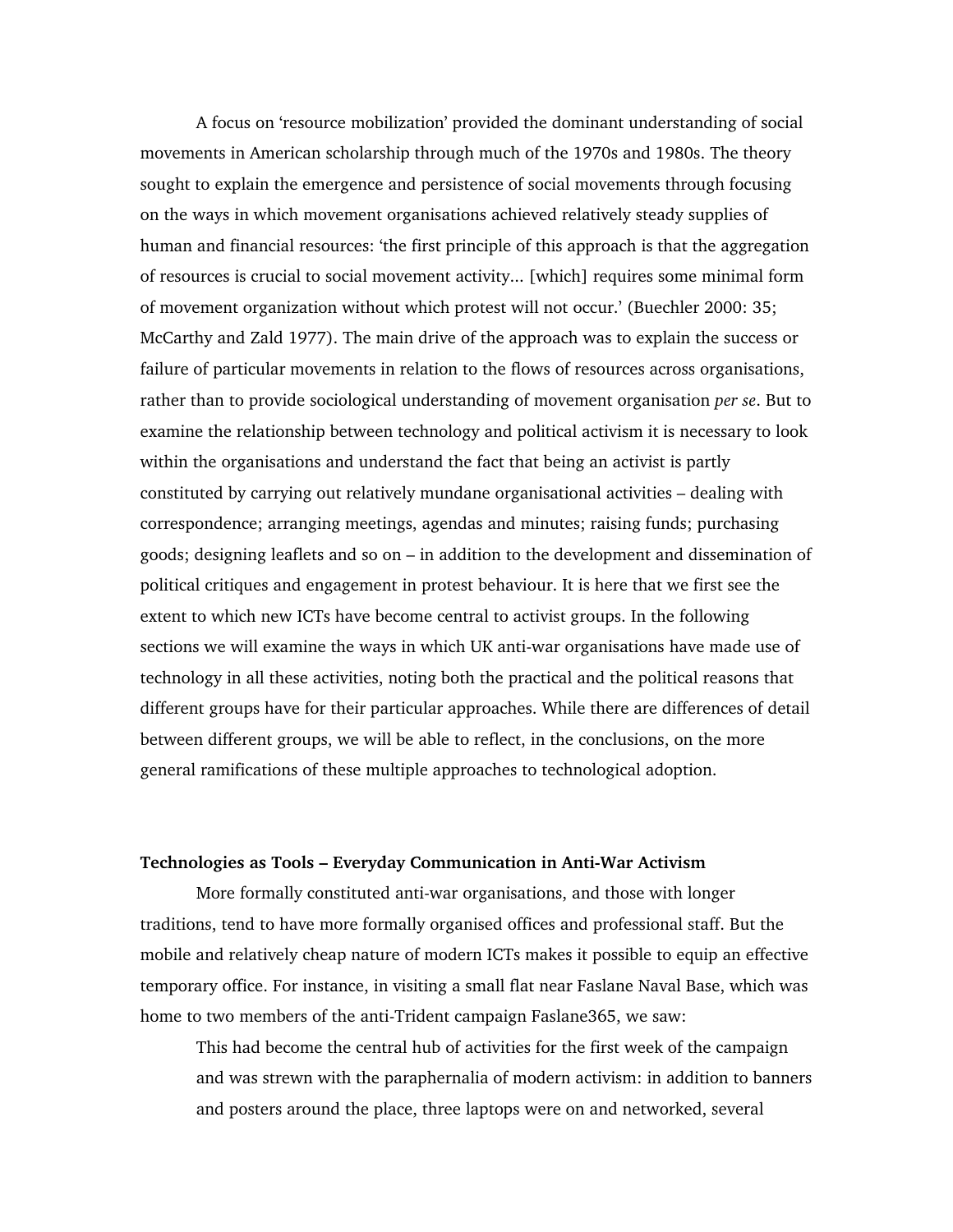mobile phones were charging as well as the landline and a dedicated campaign phone line.

(Field notes, Helensburgh, October 2006)

This note indicates the informationally intense environment of a small campaign group and also highlights the importance of the telephone, in particular its newer mobile alternative. While the social and psychological aspects of CMC in general, and the politics of the Internet in particular, have come under scrutiny from scholars for some time, work on mobile phones has been slow to emerge. This may be because of the appearance that the mobile, resembling in part its ancestor the fixed-line phone, seems relatively transparent … speaking on the phone appears so natural that the mediating technology is often forgotten' (Cooper et al. 2002, p.288). However, while the user's experience of talking on the phone may be familiar, the portability and pervasiveness of the mobile plus its many additional functions, offer a new dimension of the intersection between technology, information and politics in contemporary social movements. In the following paragraphs we first consider the ramifications of specifically mobile communication for anti-war activism, before going on to discuss some of the benefits of other ICTs. In later sections we will consider the additional uses of the mobile phone emerging as the technologies available become increasingly complex and interconnected.

#### **Micro-coordination and the mobile phone**

As the titles of two recent volumes on the emergence of the mobile phone attest Katz and Aarkhus's (2002) *Perpetual Contact* and Agar's (2003) *Constant Touch* an important feature is the fact that location and time have become less relevant to the possibility of communication. It was such benefits of flexible and efficient organisation that were foremost in our interviewees' responses to questions about mobile phones. This backs up some of the emerging literature on the sociology of the mobile. Ling and Yttri (2002), for instance, refer to 'micro-coordination': 'one need not take an agreement to meet at a specific time and place as immutable... mobile communication systems allow for the redirection of transportation to meet the needs of social groups. This is largely a functional and instrumental activity' (p.139). Such benefits offer particular value in political demonstrations. In describing the adoption of technology in general, David Webb told us that 'mobile phones were the first thing to occur... that was when we were going to bases and all trying to organise ourselves. If you're trying to blockade gates and so on,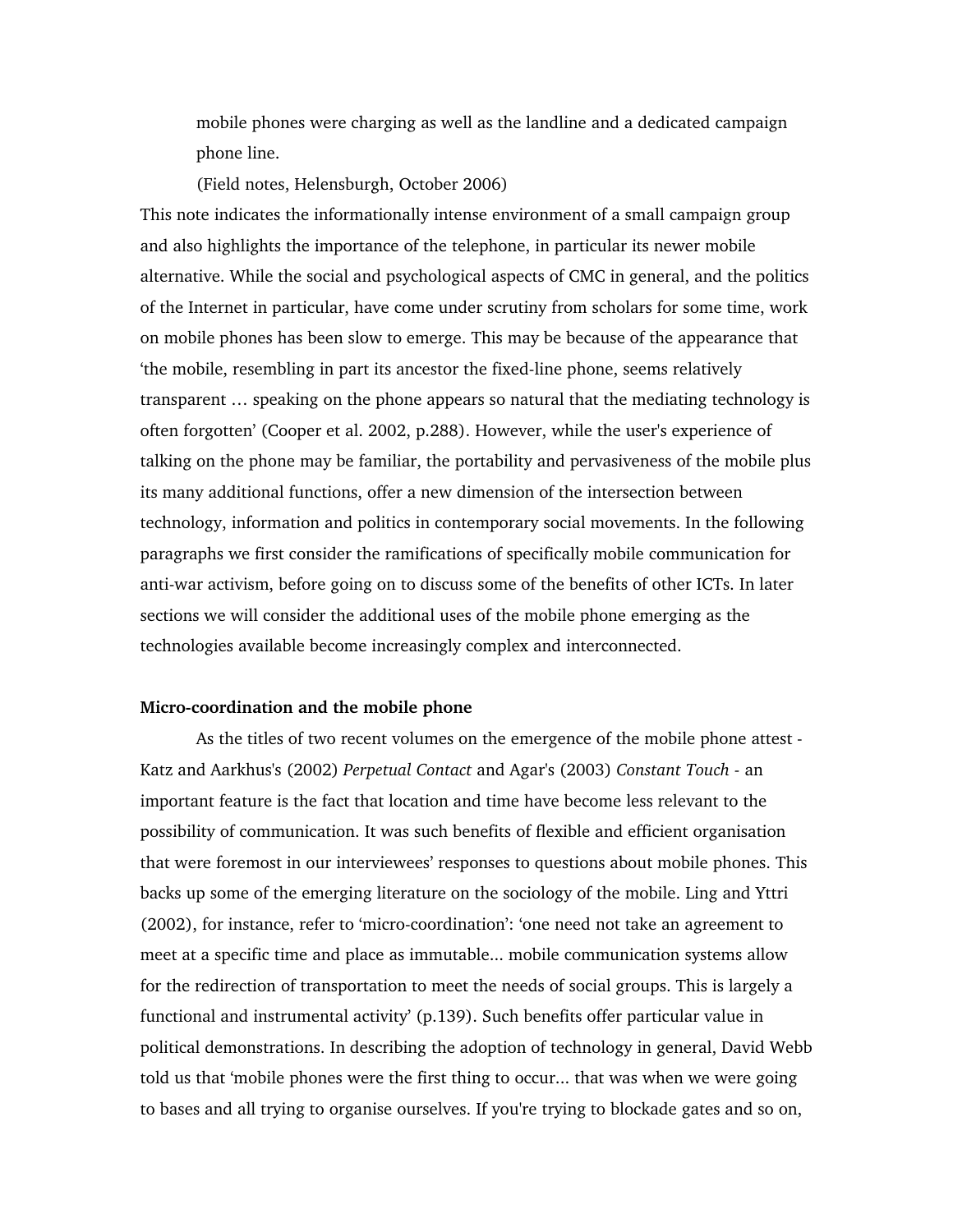then mobile phones are obviously quite useful to communicate with different groups involved'. Similarly, a Society of Friends activist pointed out the strategic benefit of the mobile phone, vis-à-vis security services:

What the police tend to do is block you off, and they form a kind of wall around all four sides of your block and won't allow you to get out. So mobile phones are very useful there because for those who are inside the block and can't get out they can make a phone call to others who can then organise in another place... So there's more spontaneity. With the rise of the environmental activism like antiroads and so on, that for me has been a feature, this kind of spontaneity, the "hey let's do it." (Steve Whiting, Quakers)

But the benefits of the mobile phone are hardly limited to particular styles of protest. In relation to the more orderly national march, 'we don't have the hassle any more like we used to. At the first Stop the War demonstration someone had to walk up and down the whole length of the Embankment to try and find the flipping bus - it was a pain you know. Whereas now we can coordinate people to get back on the buses a lot more easily with mobile phones and I think that makes a difference to people coming because they're not so likely to get lost' (Chris Goodwin). Given that the text message has only been a possibility since the mid-1990s, and the mobile phone call has been at all affordable for just a little longer, it is remarkable how central they have become through microcoordination benefits. As one of our most experienced respondents, Lindsey German, Convenor, Stop the War Coalition, clearly stated: 'you couldn't not have them, you'd be stuffed without mobile phones'.

Other analyses of mobile communications similarly stress social and psychological benefits of the ever-present possibility of connection where frequent short communications allow the 'maintenance of symbolic proximity' and allow the expansion of users' 'psychological neighbourhoods' (Licoppe 2004; Wei and Lo 2006). Kate Fox (2007) explains how the 'anytime, anyplace, anywhere' nature of the mobile phone facilitates 'social grooming' among close-knit social networks that had become more difficult in the 'fast-paced and fragmented modern world'. Comparable benefits may help maintain solidarity among collectives engaged in political campaigns. For instance, in discussing the first major demonstration against the war on terror which took place in London in September 2002, Lindsey German noted 'we had no idea what it would be like, and it was very big… I always have the picture on my phone (of) the front of the demo'.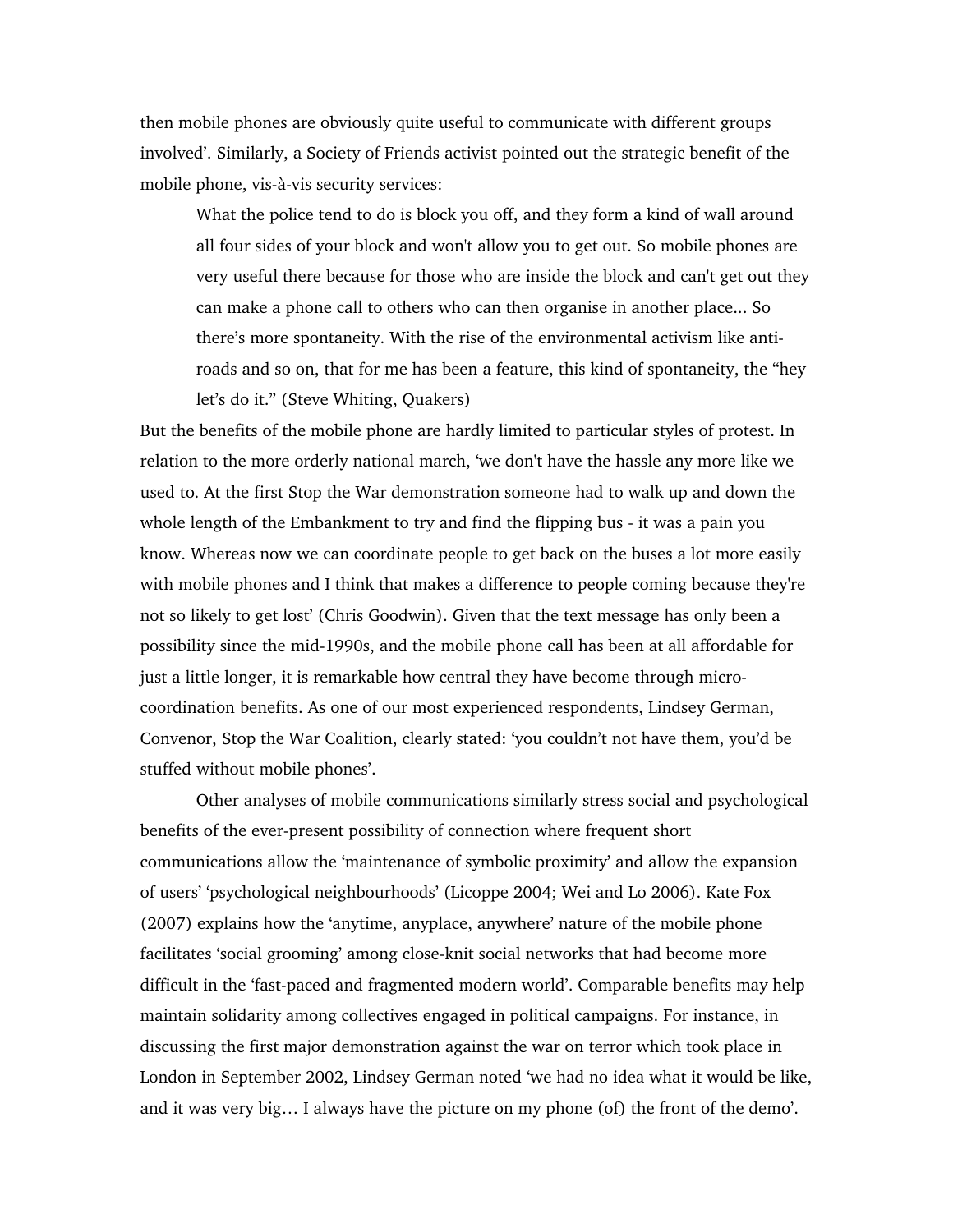The image serves as a reminder of being a part of a mass of people with a shared opposition to war, as a personal symbol of collective identity and the potential for collective action. More simply, activists reported using the larger demonstrations to catch up with friends who lived far apart. Perpetual contact makes it possible for the demonstration to become a site of the maintenance of friendships in a highly mobile and fragmented society. It has been demonstrated within social movement studies that networks are essential to mobilising protest and to the transferral of oppositional political belief (McAdam 1982, 1986; Nepstad 1997). It seems likely then, that to the degree that political action and social networking become intertwined, potential for the construction of collective identity and collective action frames increases. The perpetual contact made possible with the mobile phone, and its utility as a store of names and phone numbers, is beneficial in this sense.

#### **Internet Interactions: Decision-Making, Debate and Mobilisation**

The developing feeling of dependence on technology noted with respect to mobile phones is also familiar from discussions of email and the Web. As 'Fiona', a Trident Ploughshares activist, said of anti-war activism in general, 'it's hard to think how it worked before [the Internet], but of course it did.' With over four decades of experience of peace campaigning, Bruce Kent (Vice President, CND) has recently taken up the use of email, and noted, 'the advantage is certainly instant reply, can you do x on this day, yes/no, very good, I like that very much.' While this offers clear improvements over postal communication, respondents more commonly compared the use of email with the telephone. Here, one might expect the asynchronous nature of email to slow down communication. However, email was often the preferred medium because 'its so much easier to get something done, I'll send them an email ... I don't have to catch them when they're in or when they're able to answer their mobile' (Denise Craghill). Asynchronous communication is beneficial because one can communicate and then move on, picking up the original task as soon as a reply is received. Thus, 'you can all work at your own pace and your own timescale ... and across timezones as well' (Jane Tallents) and 'decision making can happen where people don't have the same schedule' (Jesse Schust). As such, an obvious benefit from electronic communications is overcoming problems associated with time and distance. However, Fiona went on to specify that, 'the improvements are about being able to get in touch with a lot of people at the same time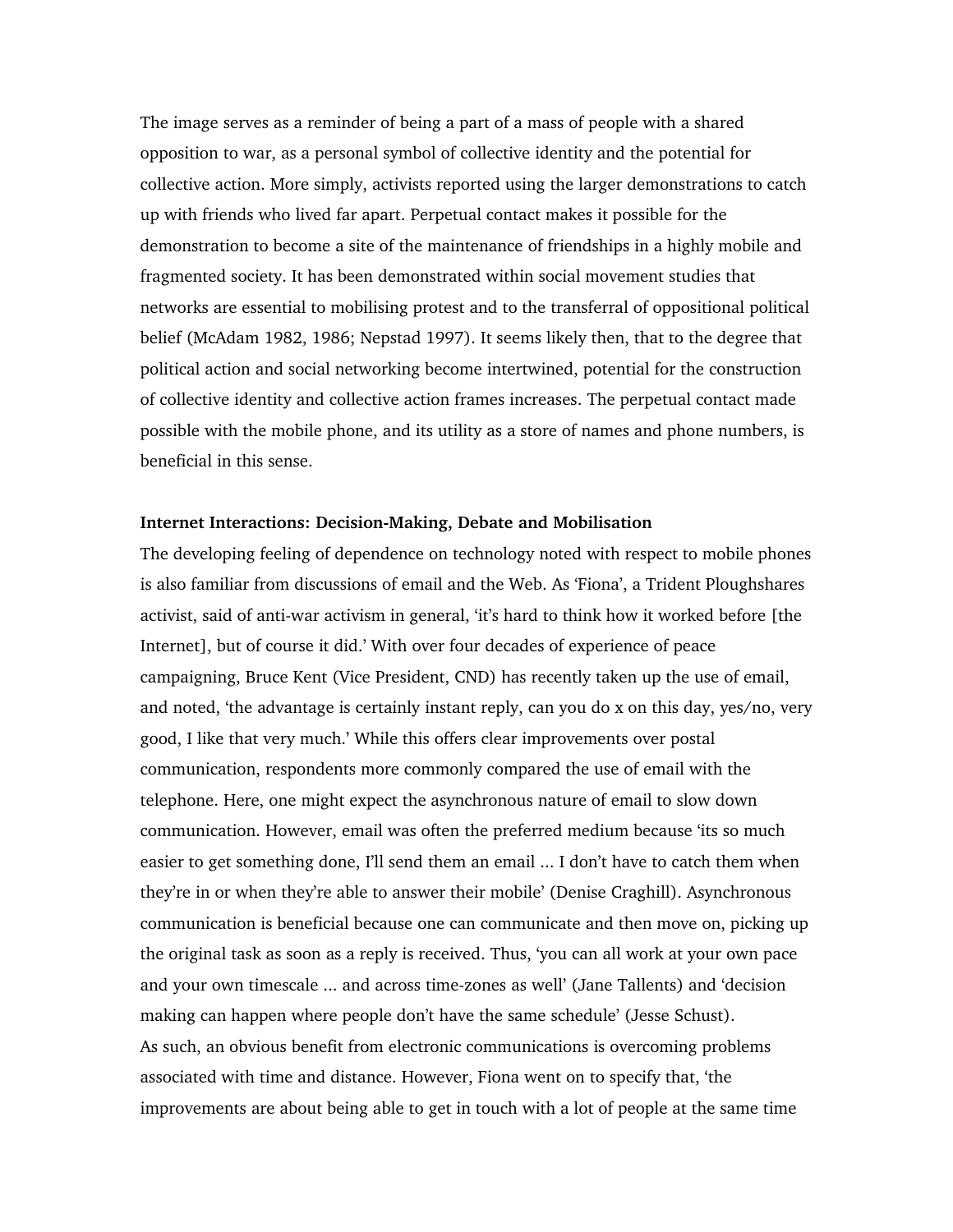through email, instead of making lots of individual phone calls.' The ready possibility of combining the technology with an existing social network, communicating with multiple recipients, offers significant benefits to anti-war activists.

Since *collective* action is a defining feature of social movements, it is clear that communication among groups is a central task. This communication could be towards several different purposes: micro-coordination around practical tasks; making decisions about group action; discussion of political issues; and informing groups about relevant items of news or possibilities for taking action. Each of these tasks could potentially be carried out via a range of different interactive applications of Internet technology. The email discussion list attached to a named group – whereby sending email to a single address will result in all members of the list receiving the email – appears to be a mainstay of electronic group discussion. However, respondents also reported using Webbased forums and discussion boards or more specialist instant messaging software for similar tasks. The following paragraphs consider ways in which anti-war activists have made use of the different possibilities offered by Internet communication, highlighting some of the advantages and disadvantages that appear either to be inherent to the medium or to the communication structure, or reflective of the composition of the social movement group.

Kate Hudson (Chair, CND) explained how email discussion aided work in the busy CND national offices:

[Email] makes for easier decision-making. Our office team is the centre of the decision making process … we meet less frequently physically because we're in email communication… And for things like getting agreement about leaflets, for example … you can agree the whole thing in five minutes, whereas previously it would have taken much longer.

It is particularly the ability to have group communication among multiple members across email that aids this process, so 'distribution lists are really good ... like today, someone had sent out a press release, and someone else sent an amendment' (Anna Liddle). The communication structure of email group discussions, which might best be labelled few-to-few, therefore has clear benefits over one-to-one communication in terms of speed and efficiency.

A second benefit of email discussion arises from the text-based nature of communication: 'you consider your position more carefully, writing something compared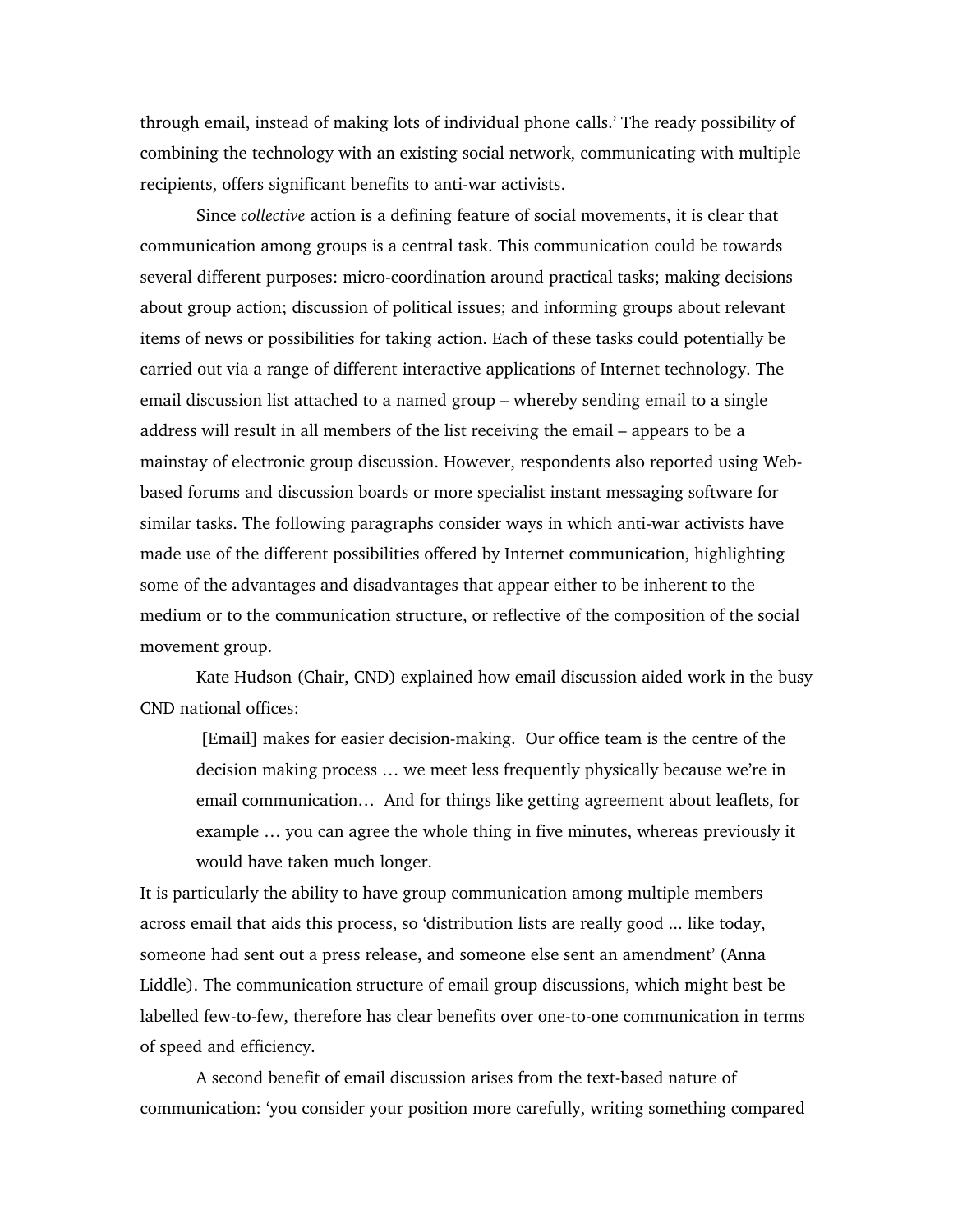to when you're speaking' (Tom Shelton). Similarly, Anna Liddle found email discussions 'an important way of people to share views who might not be confident enough to do it in person. I find it easier if I've got a problem or want to describe how I'm feeling to actually write it down and amend it a bit, so you actually know what you're saying.' So, in addition to improved efficiency some respondents have detected improvements in expression and understanding. This is enhanced by the potential connection between different electronic media, such that 'you can actually research the facts and send what you mean, you can even add references if you want from the website' (Anna Liddle). This hints at the notion of information circuits, whereby the nature of the medium offers easy potential for connections between different information sources. By copying the URL references to specific websites into a discussion, activists can contextualise their opinions on a matter and offer supporting information. To the extent that this is done with a thoughtful selectivity concerning the relevance and reliability of information sources (which we discuss shortly) this may improve the quality, if not the speed, of activist learning and decision making.

Text-based, on-screen interaction appears to produce a perceived increase in emotional distance between discussants. This may be seen as a benefit. For instance, Denise Craghill of Yorkshire CND hinted that email could be used to avoid telephone conversations that might present personal difficulties: 'sometimes you need an email, sometimes you use email conversations as a preference to a phone call.… You can keep at a distance with emails, can't you?' She noted that 'if you use [email] carefully, you could set out your position, and give the other people a chance to the think about it, rather than being put into a corner, which they would be on the phone conversation. Conversely, others argued that for more difficult policy or strategy debates, face-to-face meetings were preferable. Face-to-face is seen as a more creative way of discussing and deciding on issues: Maya Evans of JNV, for instance, thought that 'electronic resources are really important in organising.... But also it's equally important to come to meetings... whereby we see each other face-to-face, because it's really hard to bounce ideas off each other through emails'. Similarly, 'it's partly the feeling… you just don't get quite the same connection as you can get with a face-to-face... that you need for creative policy making. It is a discreet-step discussion, you don't quite get that free flowing thing' (Adam Conway). This remark again highlights the asynchronous nature of email; here we see that the distance in time that divides participants' interventions can create an emotional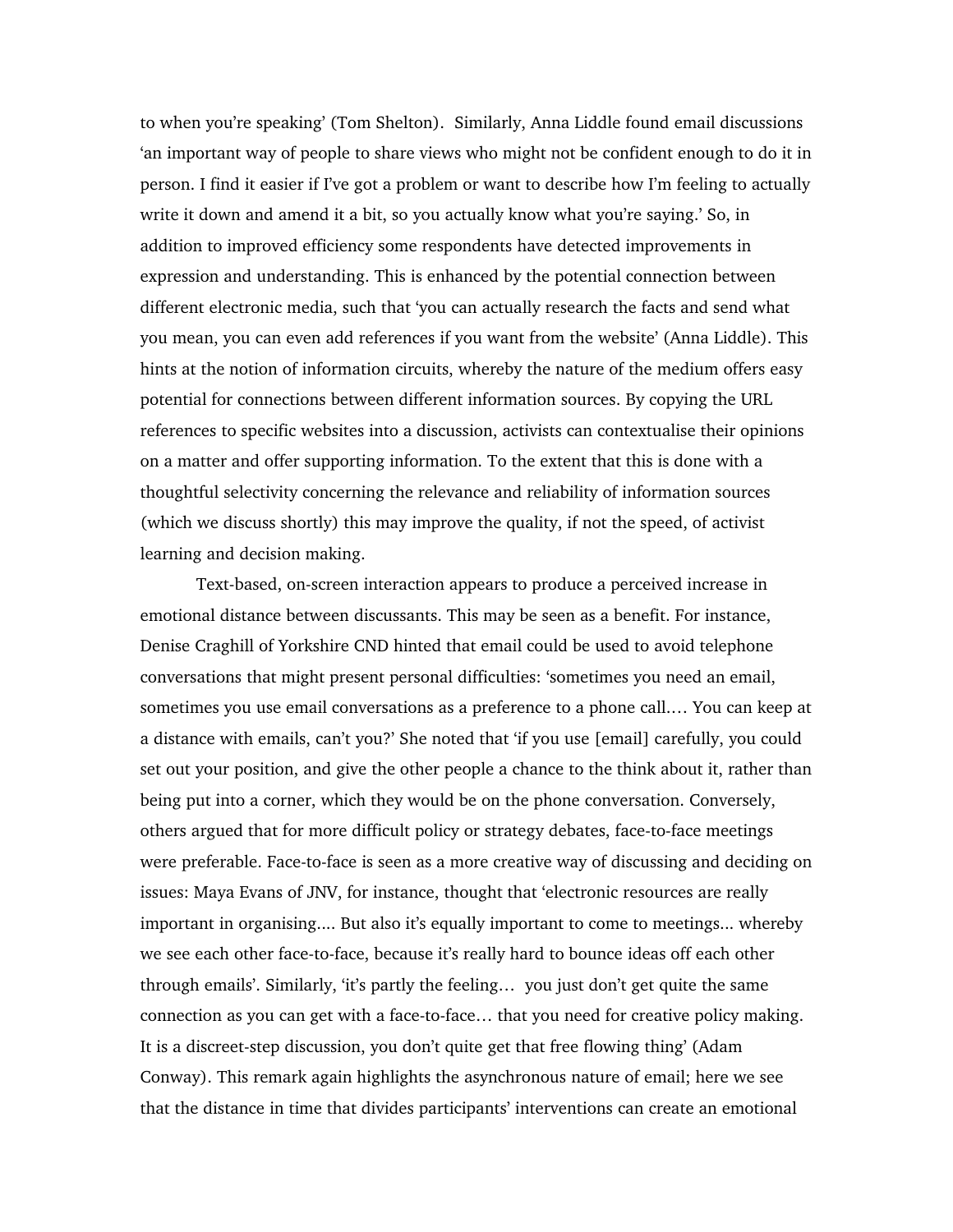distance that impedes creativity. Denise Craghill noted that the same characteristic can increase potentially divisive conflict:

People can get really irate, really cross with each other, and that's when they should be phoning each other rather than emailing. Because … it's like lobbing a stone at them, now it's your turn, you lob one back, I'll lob mine back, then you lob yours back, whereas if you had a conversation, you could sort it out… if you get into a conflict over emails, you can polarise it fantastically.

Denise was not alone in simultaneously pointing to the potential benefits of keeping a distance over email and the danger of it polarising conflict. Mike Marqusee, for instance, criticised the StWC for not utilising an open email discussion list for debate, before going on to explain how a dispute on another list, 'became traumatic for the whole group, within hours ... [it] became overloaded with questions of both anti-Semitism [and] Islamaphobia … if they want to have a fight privately, of course, that's completely up to them, but this so demoralised all the rest of the people, it virtually wrecked the group.' Two sets of factors seem to be involved in determining whether the distanced nature of communication is beneficial for activist groups or not. The first set revolves around the character of the group communicating, and the second is connected with the nature of the task at hand.

First, the value of email discussion varies with the nature of the group involved. Activists involved in F365 referred to trust within a small group as enabling better email communication. For instance, in responding to a question about the quality of online decision making, Jane Tallents stressed it was 'within a small group that know each other fairly well' that decision making could be better by email because 'you all have a chance to take part' as opposed to face-to-face meetings where scheduling difficulties and physical distance inevitably make full participation impossible. Utilising a custom built virtual chat-room for short-text communication via the Internet, she also pointed out that 'you can even crack the dilemma of being in two places at once', since simultaneous meetings could be taking place with overlapping groups and to attend both one simply need to keep two separate chat room windows open on the screen. Elsewhere, in the CND national office described by Kate Hudson above, there is a structure to decision-making that appears ease the difficulties of email communication; elected officers 'dictate and drive policy  $\ldots$  But in terms of day-to-day, on-the-ground running campaigns, it's all done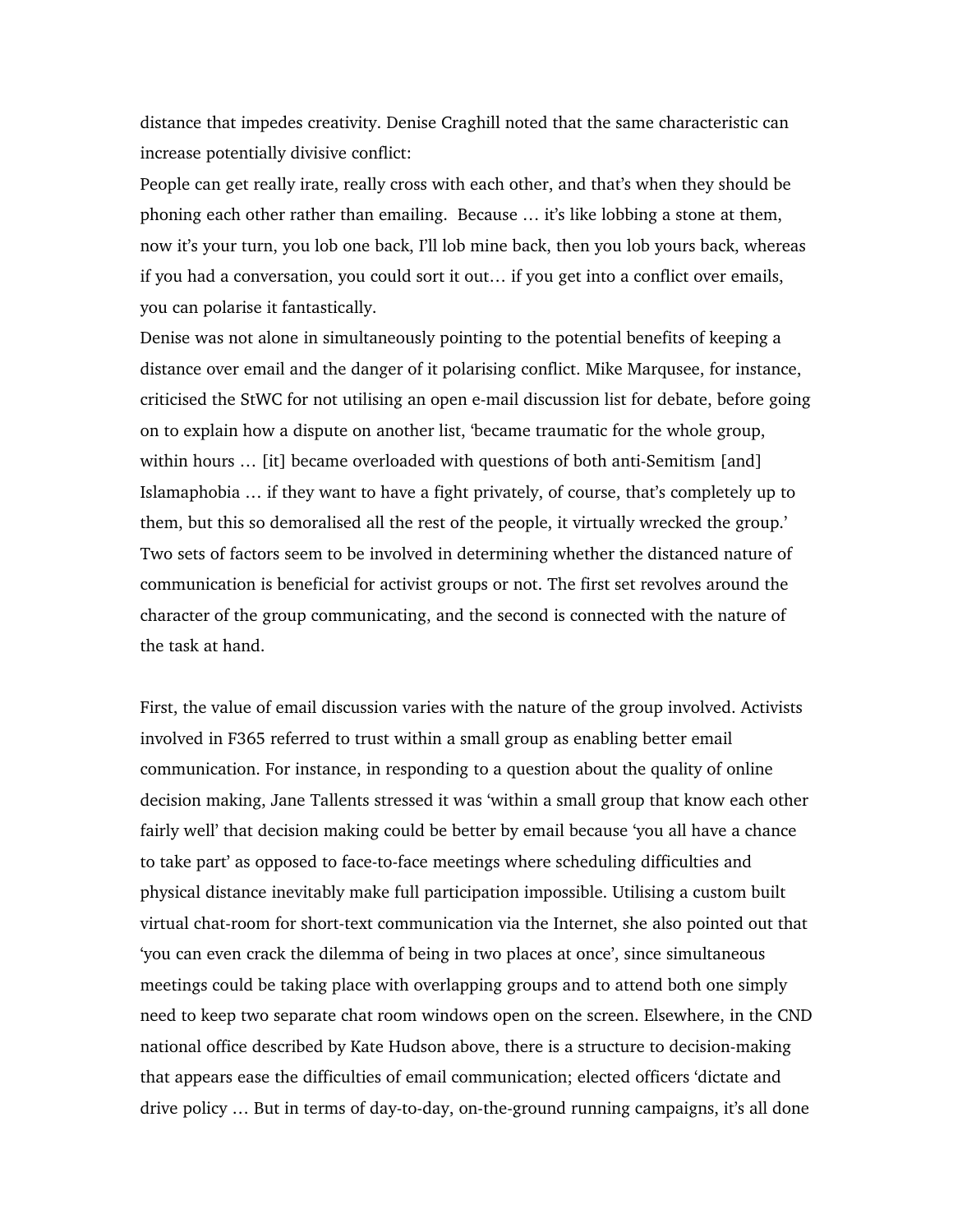by the office staff with direction … And quite often decisions are made over email. That seems to work quite well, actually ... it's time-saving' (Tom Shelton). It is not only that people associate small, structured close-knit groups with positive evaluations of electronic communication, but the reverse appears true as well. Where such communications – particularly through email distribution lists – are evaluated negatively, reference is often made to the broad-based nature of the group. A Leicester activist, Chris Talbot, described 'a kind of general left list … [but] the trouble with those email lists were…. conflicts seem to arise on email discussions much quicker than they do face-to-face... there are tensions between the different left-wing groups – there's no doubt about that'.

Second, the nature of the task at hand seems to impact on the value of email interaction. There is a divide between a group attempting to organise an action and a list on which social discussions and political debates might occur. As Denise Craghill explained, 'if you have a network of activists trying to do something, I think you need to limit how much your e-lists are for chat (because) you can just get the sort of discussion they should be having in the pub.' Similarly, Anna Liddle noted that 'quite often people have theoretical debates on [email lists] but in the end I just stopped reading them. It was always just between a few people arguing.' However, list managers do recognise the need to clearly define the purposes of various communication forums because, as Jesse Schust put it, 'activists [can] get brought to a standstill by being on too many lists… a key is trying to minimise the flow of traffic for the people who need that, and recognising that some people need to have the discursive chatty thing'. The low costs of setting up email discussion lists allow the tailoring of different lists to different groups, Schust recalling that 'there was a group where they wanted to have a kind of social aspect to the list, so we created a social atmosphere on the list, and then had a [separate] posting list just for information'.

Hence when setting up lists these various issues may be taken into account when setting the rules of interaction on the list. Several respondents referred to trying to keep general chat or political discussion separate from organising. The Wandsworth Stop the War Coalition's email list, for instance, is 'mostly notification and organising things, who's going to do what, when. So debate happens in meetings or face to face' (Linda Heiden). The Quaker email list, Peace Exchange, is also 'explicitly … not for discussing issues, if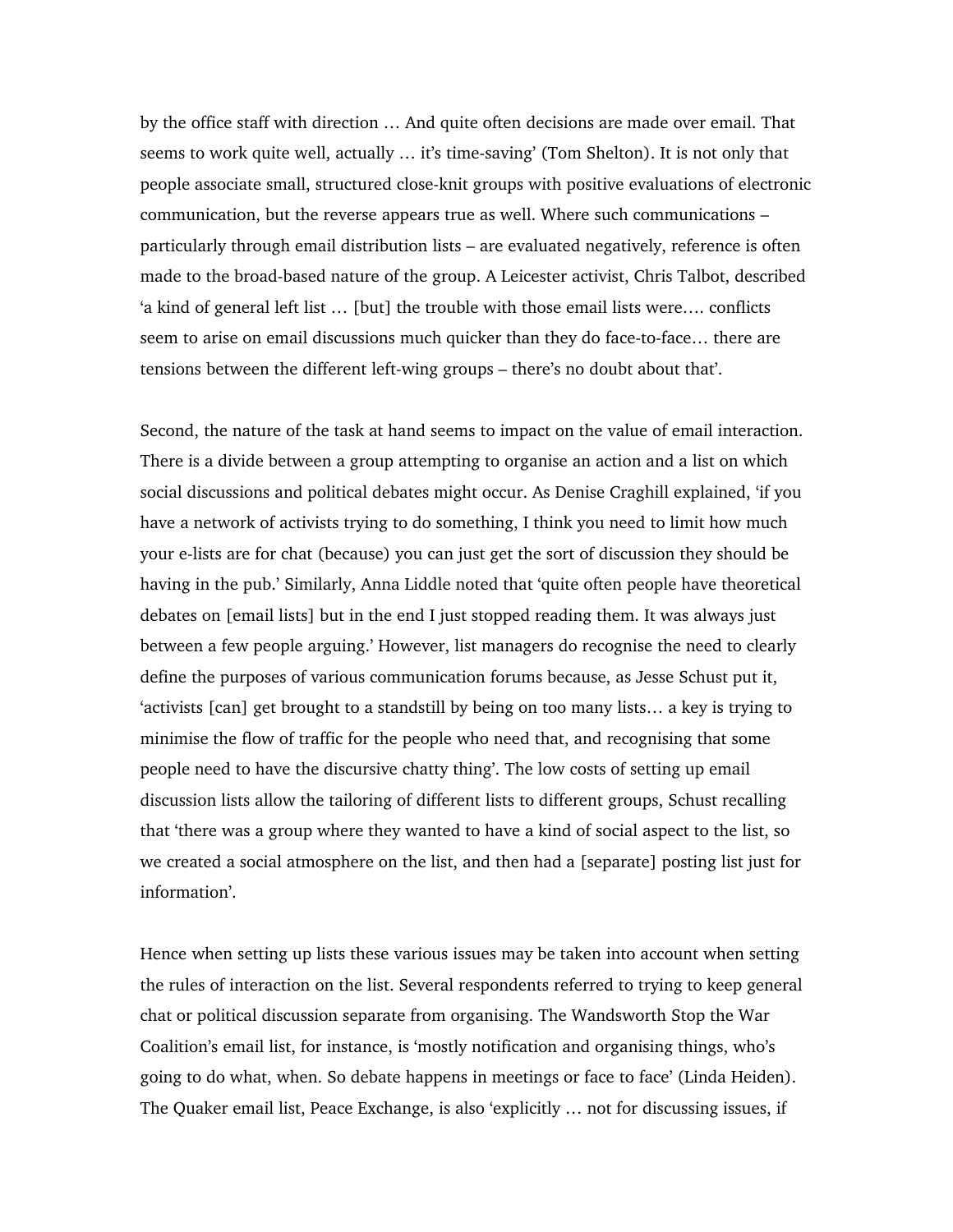they do, we'll come down on them (because) otherwise they get quite out of hand, and you tend to get very vocal people who will write their own views every other day, but everyone signs off' (David Gee). It should be noted that both of these lists do allow all members to send email to the whole group the lists are, therefore, potentially interactive. This holds value for activists because it broadens the number of people who could be looking out for relevant news stories or possibilities for protest action. Where the work of investigation and communication is devolved in this way, however, sensitivity to the dynamics of email discussion lists is required in order to avoid some of the more problematic characteristics inherent in the nature of the technology itself.

In addition to trying to 'minimise the flow of traffic', interaction might be avoided on a number of other grounds. Most simply, there are practical considerations. In discussing a very extensive re-design of the F365 website, Adam Conway pointed out that 'discussion forums actually take a lot of central maintaining … there will be people who just spam it, there will be people who accidentally spam it because they didn't figure out how it worked … so you do need people to be editors or moderators … and that's not a priority.' The important point here is that since the website redesign made use of a content management system – software intended to make website maintenance easier and that offers the possibility of providing complex website functionality with minimal programming skills – it would have been relatively straightforward to install a forum or bulletin board. What was off-putting, therefore, was not a lack of technical resources, but rather the ongoing maintenance work. Since campaign groups typically stretch their human resources to the limit, prioritising workload is crucial. And the priorities that different groups set often signal deeper political positions held within the group. Since activists' political worldviews typically involve understandings of power, agency and social change, their choices of kinds of action can often be read as a statement of deeper political beliefs. It is hardly surprising that within F365 – as a campaign focused on direct action to disrupt a military installation to the maximum possible effect – there were priorities other than maintaining discussions. Yet it should be understood that such priorities vary depending on the politics of the group involved, and their understanding of the possibilities for achieving their targets. Effective action, for F365, centres around directly targeting their opponents and, through blockading the nuclear submarine base, putting economic and political pressure on the government. Secondarily – but still of high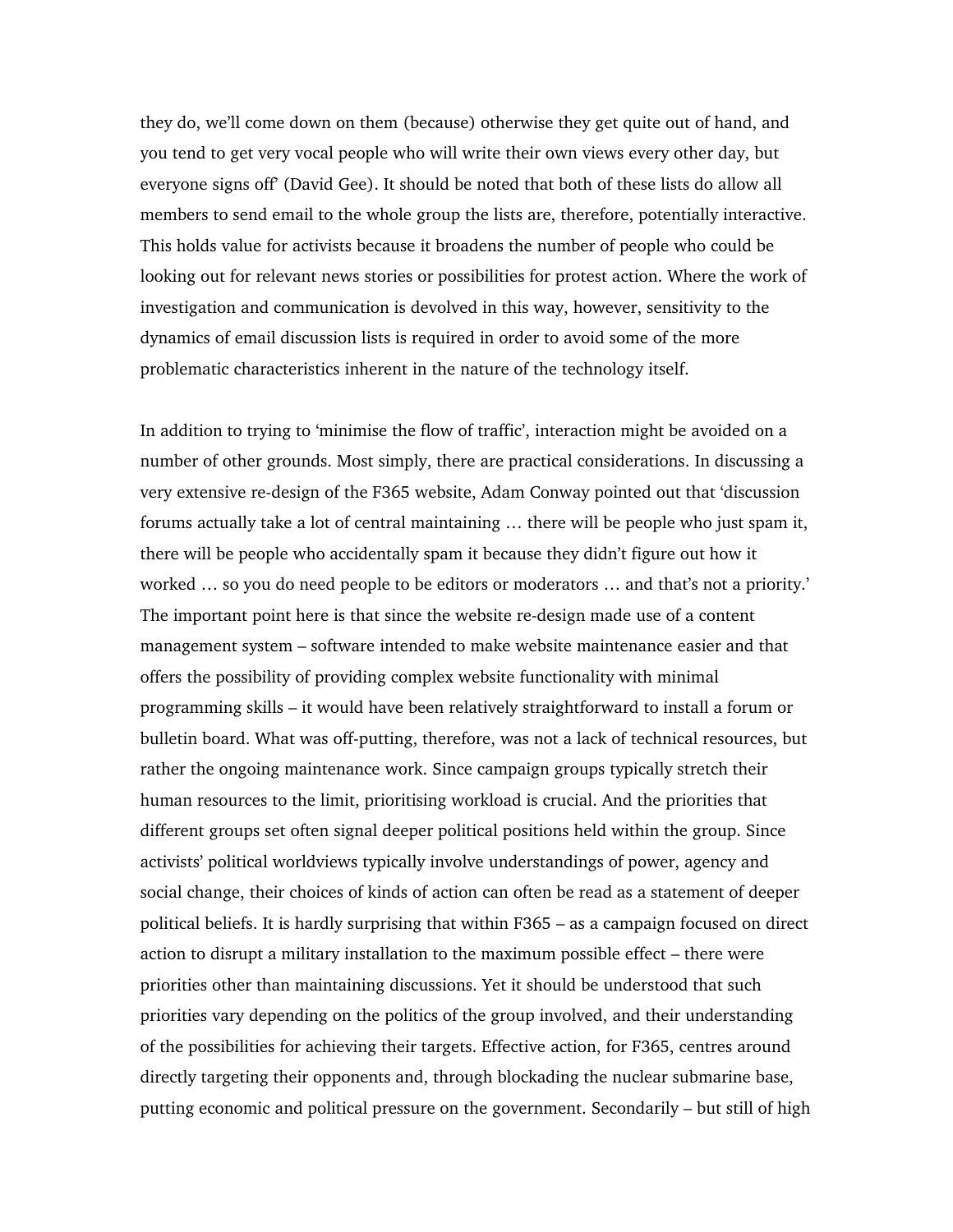priority – is the potential to influence others through gaining coverage in the mainstream media. Engaging in discussions through new media is low on the list of possibilities for change. Therefore, for Faslane 365 activist Adam Conway, 'if people want to comment on [the campaign], I would rather that they did it in a letter to their local paper than on the website, because that will reach a broader audience … [and] be a more effective campaigning tool… if it was on our website, then it would, likely become very much an internal discussion with probably a few people who avidly anti us coming in'. For him at least, prioritising workload meant either pressuring the government directly, or seeing the issue of trident renewal receive broad based media attention. Where discussion was most was in a highly public forum and not in one so intricately tied to the campaign itself.

As a rather different example, we can consider the development of the Big Trident Debate website from the national offices of CND. Like F365, this initiative was set up in response to government plans to plan the next generation of nuclear weapons delivery systems. The 2006 Defence White Paper, 'The Future of the United Kingdom's Nuclear Deterrent,' in fact proposed an updating and renewal of the submarines that carry American-built trident missiles armed with nuclear warheads designed and built in the UK nuclear weapons research facility at Aldermaston. The Big Trident Debate appears as a Web-only campaign ostensibly to increase discussions of the relevant issues. It claims: Last year, the government promised that there would be a full and open debate on the future of Britain's nuclear weapons. Since then, there has been considerable demand from all points of view for a genuine public and parliamentary debate but the government has done nothing to ensure that this happens.

This Big Trident Debate website has been established, with widespread support, with the single aim of pressing the government to facilitate that debate, and to provide a public space for debate of the issues. It is not confined to any one point of view and we urge participation from all perspectives. (Big Trident Debate, undated)

In fact, as Tom Shelton explained, the website was set up from the national offices of CND. With five decades of campaigning for unilateral nuclear disarmament by the UK government, it is obvious that CND's position is resolutely against any renewal of Trident weapons and no amount of online debate will change the direction of that policy. Indeed, policy is set by CND's membership through voting on resolutions at their national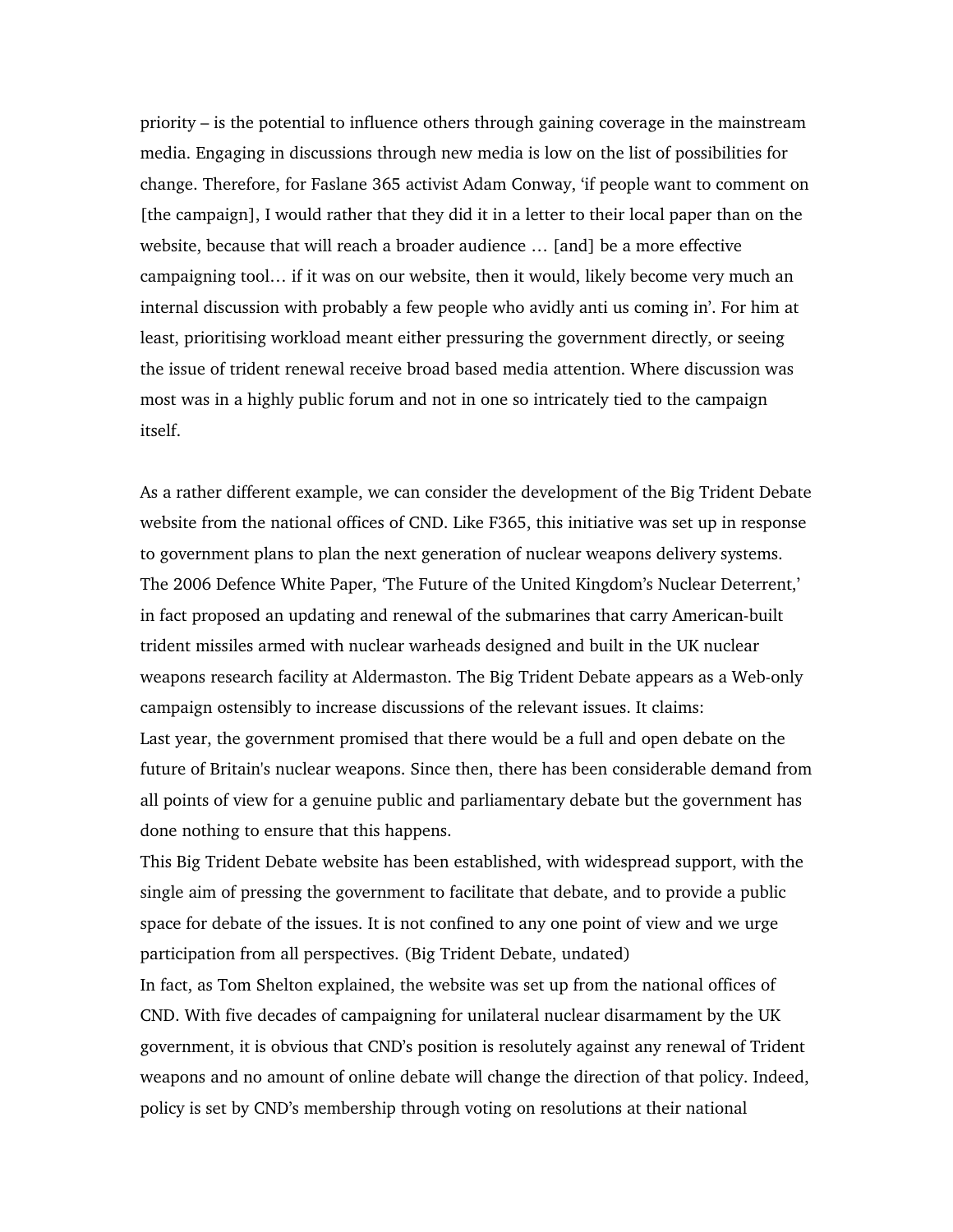conference. Yet the website claimed not to be 'confined to any one point of view'.

We do not make these points to suggest any attempt to deceive the public on CND's behalf, but to express surprise about the purpose of the website. The website offers three possibilities for interaction. One is to sign a statement that argues 'It is the responsibility of Government to facilitate a thorough, national consultation. This dialogue must inform the decision-making process and take place before the Government makes any decision on the way forward.' By taking part in this first option, one does not commit to a particular point of view on Trident renewal, but instead makes a public claim (since signatories are published on another part of the website) to the value of consultation in democracy.

The second potential interaction is provided by the website WriteToThem.com. Every page of the Big Trident Debate website shows an image of an envelope with a label saying 'Contact Your Politician'. It is possible to enter a postcode in a text box on the image, and clicking an arrow icon takes you directly to the Write To Them website, where you are give the opportunity to contact the local, national or European representative for that postcode area. Again, this form of political action does not force one to take a particular line on Trident renewal. However, one might expect that visitors with strong feelings on the issue might write to their representative with a very different opinion to that taken in the statement. So, rather than writing to appeal for a public debate, one might instead write to ask one's representative to argue for or against Trident renewal.

The third interactive possibility of the site was an online discussion board where visitors could read and reply to opinions others had written. Again, this offered visitors an opportunity to make a public statement on either side of the debate. Indeed, by offering such forum the website attempted to offer the beginnings of the consultation that they demanded from the government. However, this aspect of the site appears not to have met with success and, by August 2007, it had been removed. An earlier interview with CND's Tom Shelton highlighted some of the problems of the online discussion: 'most people have logged on, posted one comment or a couple of comments and not returned regularly. Two main people have gone on there with polar opposite points of view and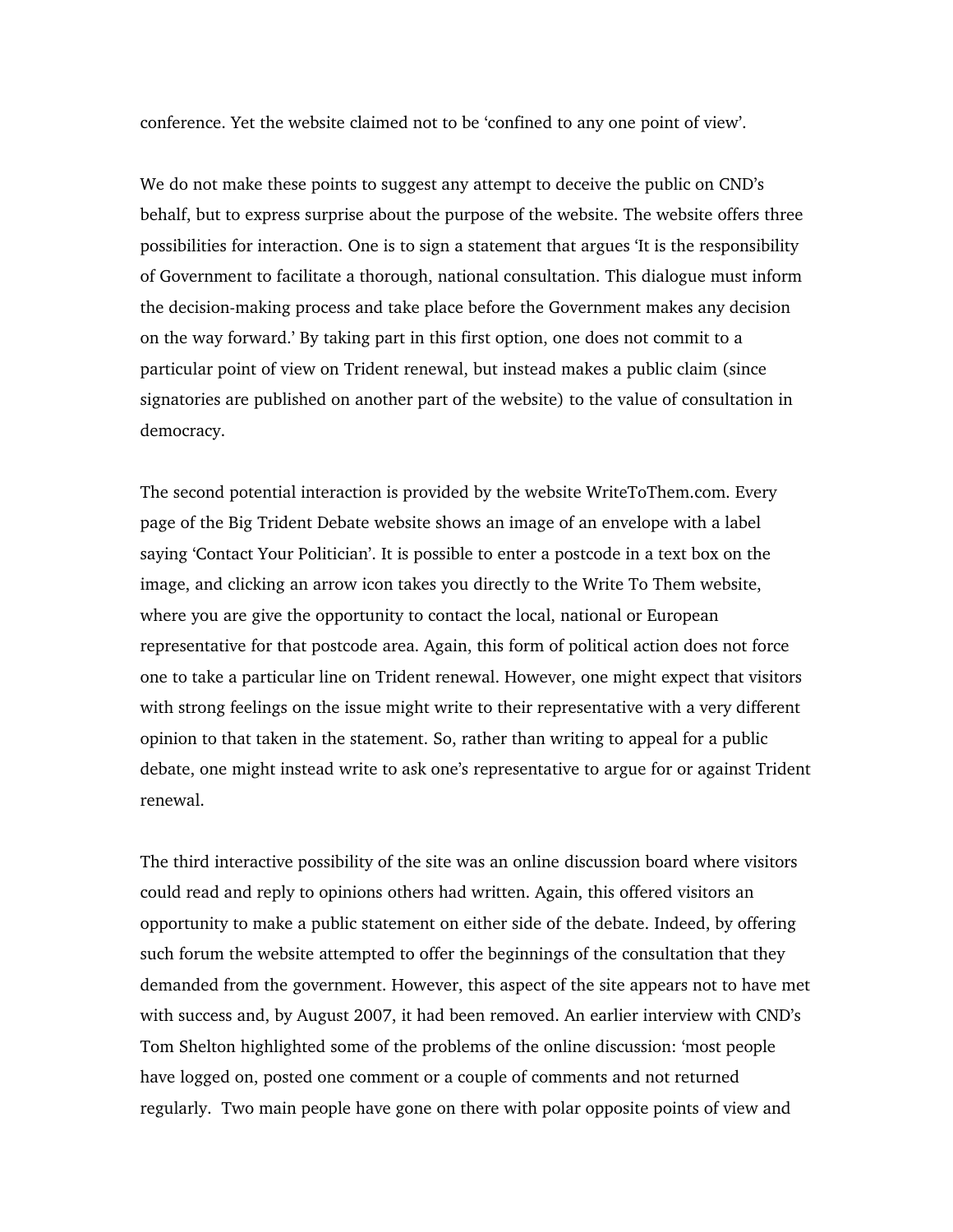started a slanging match'. This polarisation of debate, which we discussed earlier in relation to email discussion lists, appears to be a danger on interactive Web-based discussion boards too. This is particularly problematic for the Big Trident Debate, since 'we wanted to bring in people from both sides of the debate and provide a forum for discussion', but what in fact developed 'is very full in terms of messages and not very full in terms of users' (ibid). However, the failure to achieve its aims is, for present purposes, less important than the decision to use the website in this way in the first place. CND made an attempt to publicise the website through a wide range of groups in order to ensure a diversity of views were represented. However, starting from a network of organisations attached to disarmament and peace issues it would always be easier for them to attract participation from organisations that are 'basically to the left of centre, so we haven't got organisations that are pro-Trident yet. We're trying quite hard.'

Tom Shelton recognised that a part of the difficulty of attracting a truly broad range of participation was awareness that the initiative was being driven by CND, 'it's not coming from someone who's in the middle of the debate; it's coming from one side and we're trying to stimulate debate.' This should hardly be surprising. The structure of CND ensures tight control of material publicised on the main CND website, with every document being checked by the chair before publication. This is common where an organisation is keen to present an unambiguous political line. What seems puzzling is why an organisation which has opposition to Trident weapons as its central mandate for action would expend resources attempting to give space for alternative points of view. Partly, this may be explained by the confidence with which the central CND activists have in the rectitude of their perspective, as Shelton observed, 'we think our arguments hold up against any of the arguments counter to it'. Furthermore, anti Trident campaigners had taken a strategic decision to work towards delaying decision-making as far as possible. Premier Tony Blair was pro-nuclear weapons, but about to stand down, so the possibility of greater influence with a successor may have been attractive.

However, beyond the strategic reasons for CND to spend its resources in this way, 'I just think if you believe in democratic process then there should be a debate. You know, whether my opinion or another person's opinion eventually comes out on top is another matter really, but just having that debate is as important as the result' (Tom Shelton).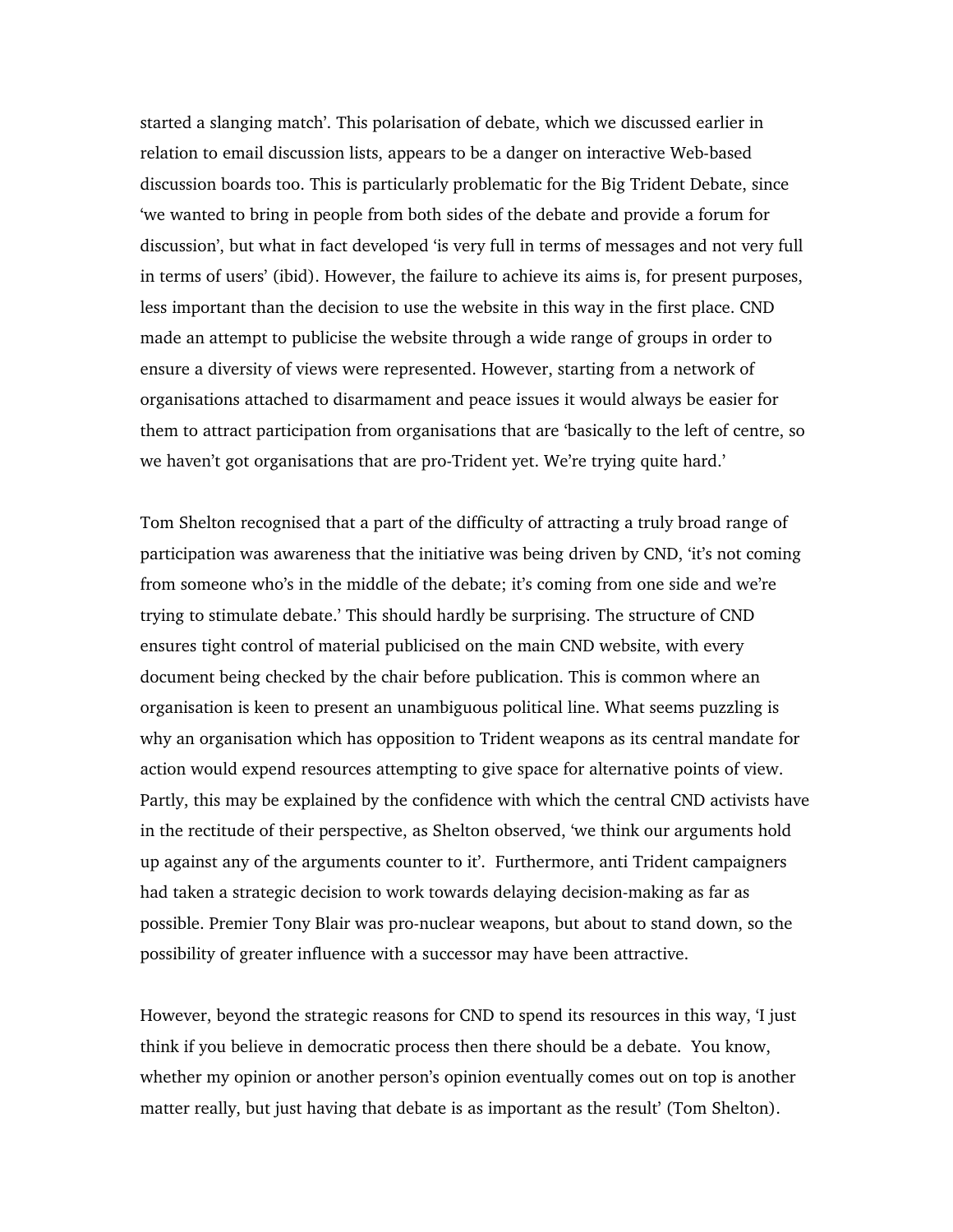Similarly, Anna Liddle (who had no connection to the Big Trident Debate website) used her role as CND Education Worker to teach campaigning and debating skills because she wanted 'children to be more democratic'; she argued that the views they ended up with were less important than the fact that they had come to them through questioning mainstream views, finding facts and thinking through their positions. From another angle, almost all of our CND respondents talked positively about the internal democracy of the organisation; seeing it as not just a key organisational feature but a secret to success such that, for instance, after the challenge to peace movements after 9/11 it was only the 'mass democratic organisations [that] were able to rise to the challenge' (Kate Hudson).

It seems likely that the decision to utilise the interactive possibilities of the web to encourage a genuine debate on the issue of Trident renewal was not only motivated by a strong conviction about the strength of the anti-Trident arguments, but also in the vision of democracy as a foundational value, and a belief that the Web offered potential for improving democratic debate. To be sure, not all activists see the Web in such a positive light; Chris Goodwin, for instance, said simply, 'I don't like discussing on the Internet – I don't think it's a very democratic way of doing things', and respondents from both Wandsworth and Lewisham Stop the War Coalitions preferred for debates in face-to-face meetings. An anonymous interviewee from Friends of Al Aqsa considered the issues too sensitive to justify online discussions, 'it's such a difficult topic that I'm sure forums would get bloated'. However, Zulfi Bukhari of the Muslim Public Affairs Committee thought it best to allow such discussions to take their own course, less for the democratic value in doing so, but more for psychological benefits. Bukhari recognised the tendency to polarisation and described their forum as 'the Wild West, whoa, who knows what goes on there, there's some crazy stuff there. But that's really for people just to, I think, let off steam … we don't say, guess what, Big Brother is watching you.' In sum, both the F365 and CND stories demonstrate that pragmatic, strategic and political values impact on choices regarding the provision of interactive spaces for debate on the Internet. As these comparisons suggest, the degree to which different pragmatic and political issues impact on the decision finally depends on the balance struck between these issues within the particular groups. Different political values and aims – even within the same movement – may lead to different uses of the available technology.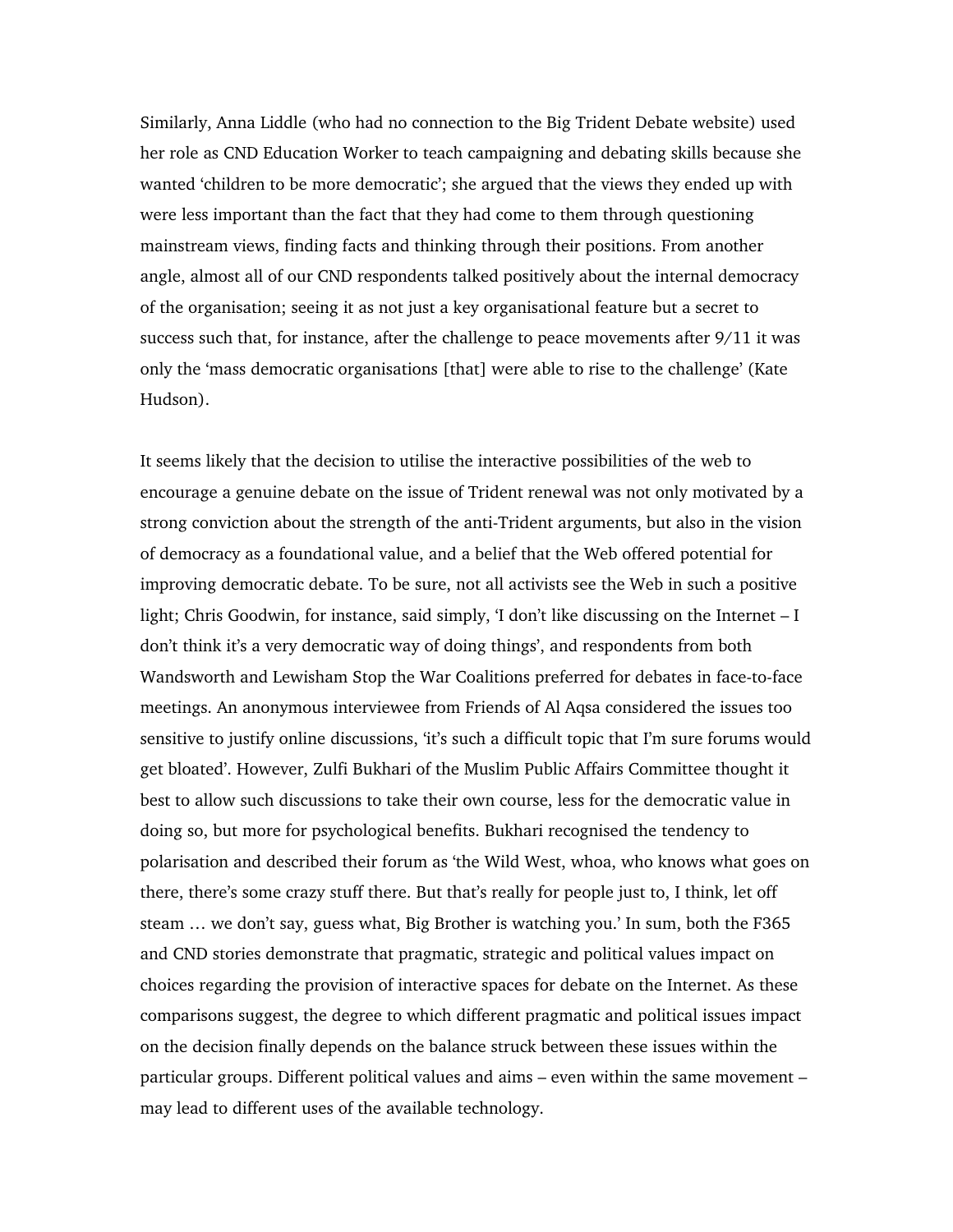Decisions that groups make regarding use of communication media have been the basis of a variety of critiques levelled at larger organisations. Nahell Ashraf criticised the email groups for lacking a more genuine connection between people, elaborating that '[MAB] would send out emails about Stop the War, and give out mass leaflets, but never spoke to anybody…. Actually you don't develop your networks and your activists if it's just an email list… you'll send them an email telling them what to do, and they turn up. But actually it's not about them having the conversations and the discussions.' Mike Marqusee, conversely, considered that email discussions did hold the potential for a genuine interaction among movement participants, but intimated a similar critique of StWC saying that they 'actually did not welcome, and did not use the Internet possibilities that were there ... it's all one-way. What they never wanted was ... the kind of freeflowing open discussion on an e-list, which has become pretty much the standard practices through much of activist-land.'

What such comments hint at is a belief – quite common among activist groups – that discussion of political issues holds transformative potential and can thereby bring people into more active roles. The degree to which such transformations might occur without face-to-face interaction is, however, contested. Describing the attempts of the F365 coordinating group to find new blockading groups to organise days of action through the year-long campaign, Jane Tallents argued that 'the most effective thing is actually to speak to people... even emailing specifics – "dear Kevin we met once at a bus-stop and would you like to come and take part in this" - doesn't actually work, I've got to phone you up and say "hey, remember this"… and it's actually personal contact works much better to get those initial meetings together.' Similarly, Sadia Jabeen stated, 'we tend to use the good old-fashioned telephones to organise things really. The Internet is useful but in terms of organising, it's better to phone people, because you get a much better response. … If I actually give you a call and have a discussion with you about why I think it's important for you to come [to a march], you might be more likely to come.'

Despite this, some positive evaluation of CMC in mobilisation was apparent. Most often, this is in connection with possible speed of information flow, thus creating the potential for the 'nimble campaigns'. That is, 'if you identify suddenly there's some campaign that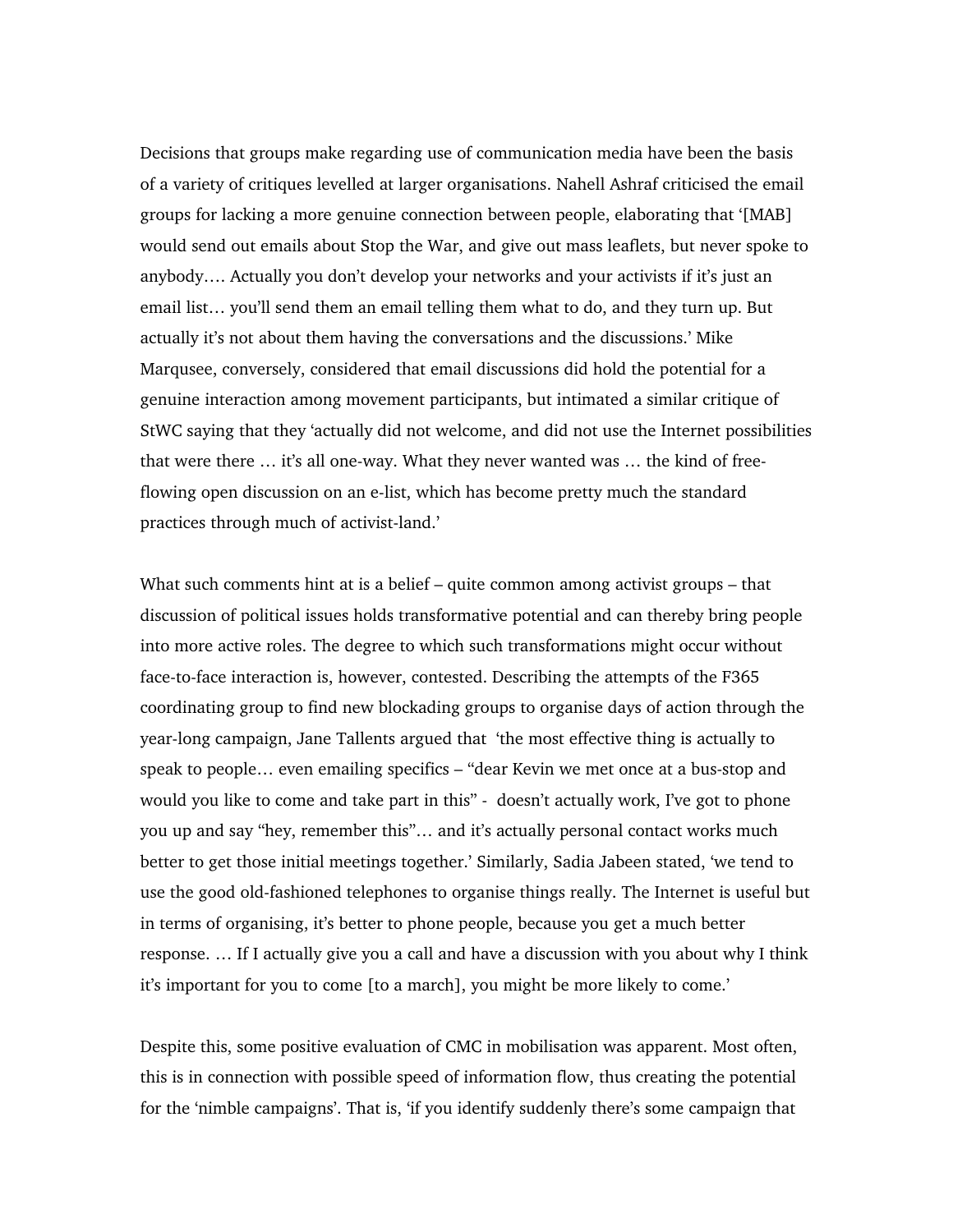needs to happen, it can materialise much more quickly if people have this [technology]' (Jesse Schust). This frequently leads to positive comparisons with past modes of communication, 'From my CND days, which was the 80s ... we were contacting people through a telephone tree – now the net and mobiles and you think, "Oh God, it's so much easier." The telephone trees always broke down. It was so primitive [compared to] what you get on the net' (Isobel McMillan). From the perspective of today's Yorkshire CND, 'we'd definitely use the email list if we wanted to organise quickly. And you can lobby your MP and things like that more quickly as well' (Denise Craghill).

When targeting information about the practicalities of protest to those who have been involved previously CMC offers efficiency gains at little cost. It is now perceived to be essential to use technology in this way, as Zina Zelter conceded: 'I resisted getting email for years... [but] I couldn't have done the campaign I've just done – the Faslane stuff – without email. It made it possible because of sending out all that information.' However, enthusiasm for CMC was tempered when discriminations were made Co-ordinating a meeting or arranging transport was mobilisation of a sort, but when issues of galvanising supporters were raised then CMCs seemed much less valuable than interpersonal exchanges. David Webb, for instance, told us that 'certainly if you put a note out that a coach is available to go to London, say, you do get a lot of emails booking seats ... or asking for more information.' But he went on to note that 'in terms of developing, trying to get more and more people involved, I'm not sure it does an awful lot with that (since) you get an awful lot more from meeting people than just exchange of information.'

Despite the difficulties of CMC for debate, decision-making and mobilisation, its evident advantages seem to be driving activists to adapt their practice to suit the medium. While Ippy recognises that e-list discussions can 'go round and round and round and round', she also points out that 'it's not impossible and we do struggle along … it is sort of participatory but sometimes its participatory by silence … people have to develop … how they use things to be more effective and to be clearer about their participation in the decision making process'. In the process of learning some groups have begun to take advantage of mixing communication media, and matching them according to their best use. Jesse Schust claims that 'Most of the groups that I've been involved with revolve around having meetings that are facilitated by someone … based around a consensus or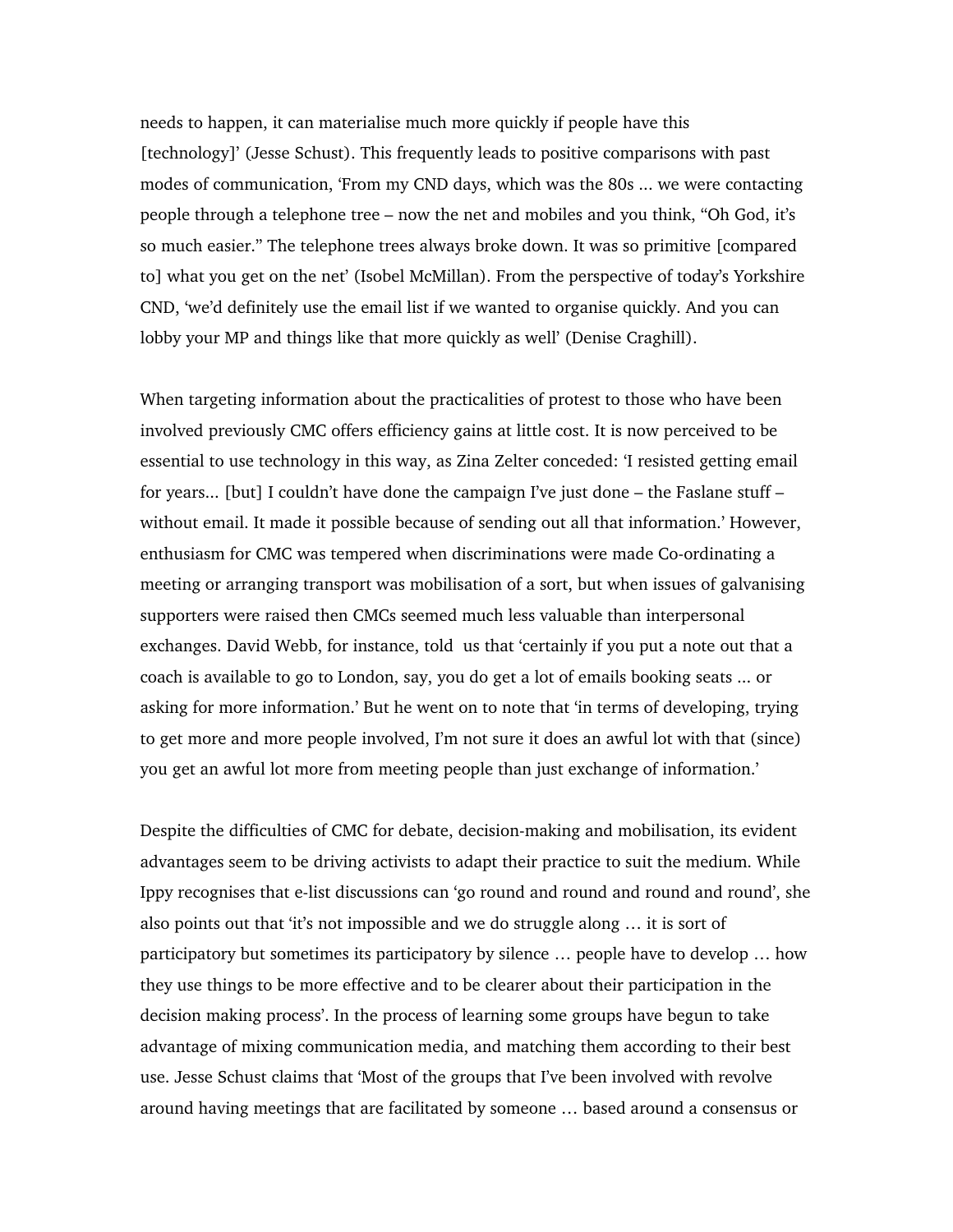near consensus decision making … And with email lists you can prepare for the meeting much more successfully, you can circulate agenda, get ideas out there before so people can think about things. Also you can decide simple things … over the Internet.' Similarly, 'if it's something that involves us here, if it's sort of more the creative side of how to respond, or how to approach this problem, I'll talk to one or two other people in the group, either on the phone or face-to-face about it ... And I have to go through that process a little bit, and then that process will become a proposal, which they'll refine and agree upon on email … which is better than just a couple of people having to make the decision … You can do combinations of methods in that way, it's often quite useful, because you start with a better proposal' (Adam Conway). Referring to the Trident Ploughshares virtual meetings on IRC, Jane Tallents pointed out that 'it doesn't replace having actual physical face-to-face meetings every few months ... but it does have a place in between and we've got a protocol for how to decide things'.

In addition to the more specific points made throughout this section, the various quotations also demonstrate some more general features of activist uses of technology. First, as heavy users of email and the Web, activists have become sensitive to the ways in which CMC can effect the quality of communication – efficiency benefits are often weighed against the potential barriers to understanding and creation of conflict that may occur with asynchronous communication that lacks the non-linguistic information often required for nuanced expression. Second, in learning how to best make use of new communication technologies, activists have found ways to piece together different forms of communication within ongoing processes of debate, decision-making and mobilisation. As we describe below, multi-modal communication structures can be created that demonstrate relatively high levels of innovation and seem to have particular benefits for particular kinds of campaigns.

### **Digitisation and Information Gathering**

In chapter three we discussed the use that anti-war groups make of the web for disseminating information, whether that be through presenting particular political arguments, providing information about the consequences of the war on terror or encouraging people to take part in protest. That is, we considered use of the web by activists primarily as creators of content. Activists are also the users of that content and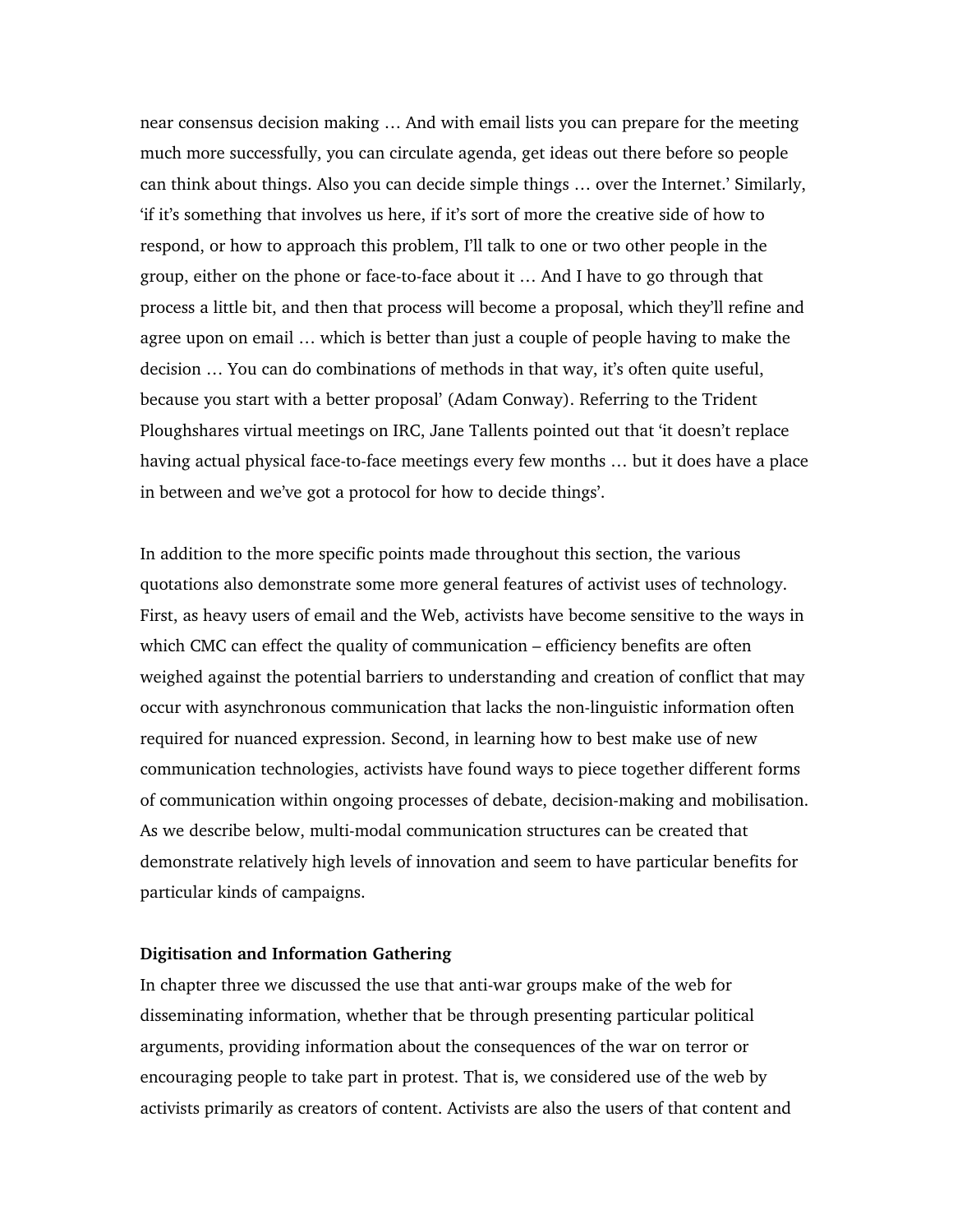many respondents reported using such information made available on the web. There is evidence from the United States to suggest that use of the web has encouraged participation in antiwar protest, as Nah, Veenstra and Shah (2006) argue, 'the Internet played an important role in spurring activism among individuals who opposed the war above and beyond what would have been explained by their demographic characteristics, their ideology, their concerns about war, and their opinion about US-led invasion of Iraq'. Furthermore, studies of participants at demonstrations against the war on terror in the US suggest that those activists who are closely connected with anti-war organisations are 'disproportionately likely to rely on digital communications media' and those with movement affiliations 'overwhelmingly received their information about the Iraq crisis through emedia' (Bennett and Givens 2006, p.1, 17). As users who seek information about protest, therefore, activists recognise the web as a 'phenomenal resource, absolutely phenomenal, the links … what you can do, the resources, the information you can access, the networking you can do' (Steve Whiting).

This quotation does not refer exclusively to movement created e-media. Activists are information hungry and seek pertinent material from a variety of sources ranging from television news to favoured websites, newspapers to blog commentaries, as well as antiwar sources such as Information Clearing House and Z-net. Several of our respondents began their everyday activities with trawls of websites they regularly used for relevant materials, which might include the likes of BBC news and the *New York Times*. Milan Rai pointed out that sources may also include official documents, describing how during one campaign

having the text of the UN Security Council resolutions was crucial … and the only way we could get those was from the UN information office in London, which had to request them from New York… it would be weeks of delay before we got these Security council resolutions. Foundational documents like that suddenly became immediately accessible. And it did make a really big difference to our work.

As we observed earlier, the hyperlinked structure of the web encourages the creation of links between anti-war organisations and a wide range of other entities, including websites that represent mainstream media organisations and institutions of governance (Gillan a; Gillan and Pickerill, 2008). The fact that anti-war website authors' linking practices lead them frequently to link to the sites of organisations about which they might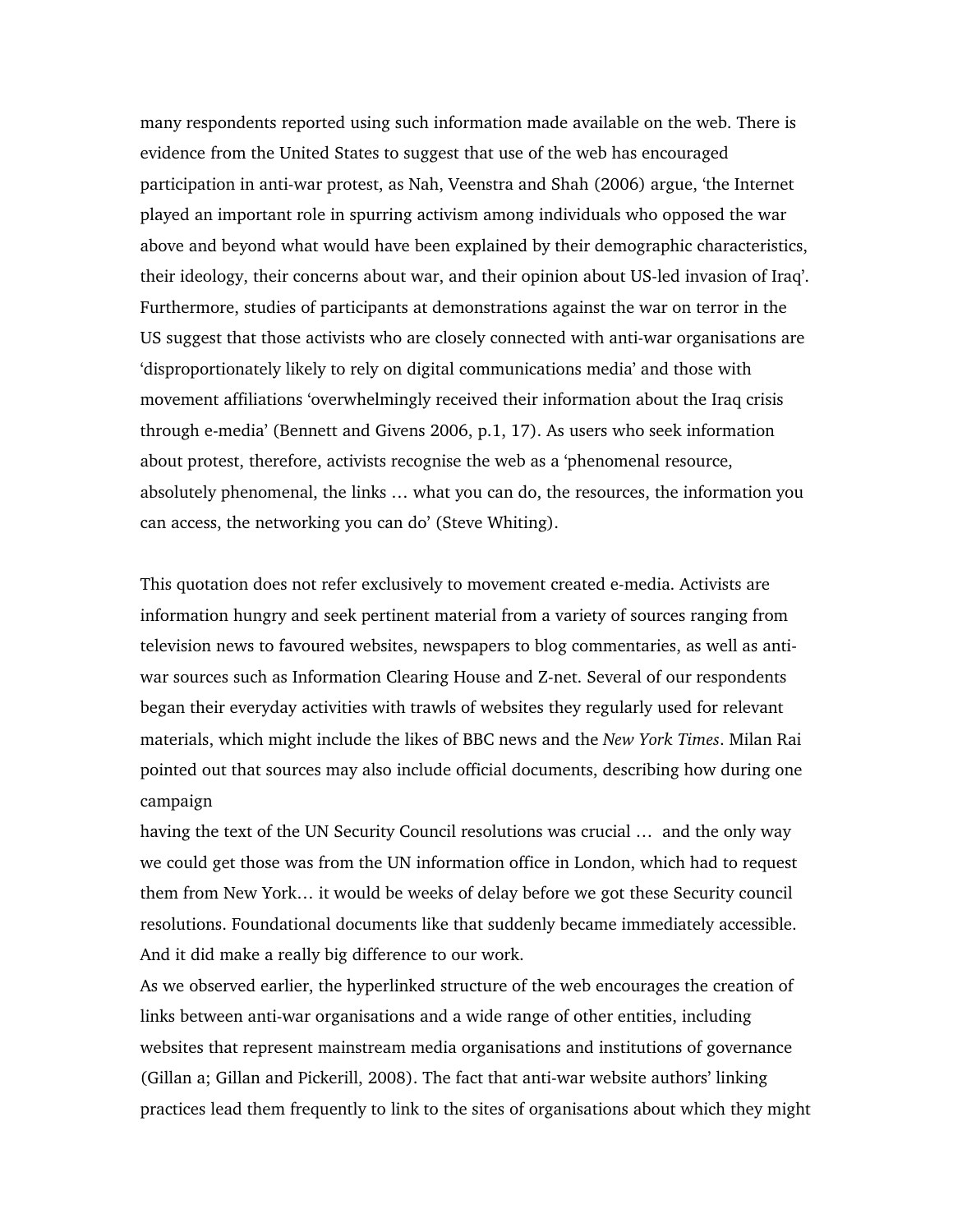be critical, such as government departments or news articles with which they disagree, indicates the value of information from multiple sources. Furthermore, in comparing the hyperlink activities of anti-war activists in Australia, Britain and the US, in chapter 5 we noted a substantial degree of agreement across movement websites about which sites to link to, which implies some commonality in the assessments made by activists about the nature of those sources. However, linking practices do not of necessity reflect the ways in which activists carry out information gathering in their day to day activities.

For a minority of activists, information gathering takes the form of finding original primary data. This is, for example, the role of NukeWatch. According to their own website, 'NukeWatch monitor and track the movement of British WMDs from Aldermaston in Berkshire to Coulport on the West coast of Scotland.' The organisation is described as 'a network of individuals who campaign against the convoys ... because they are part of a system of weapons of mass destruction' (NukeWatch, undated a). The website also contains information and advice about how to spot a convoy of nuclear weapons, and how to prepare for and carry out convoy tracking and protesting at convoys. They note that 'a hands-free mobile phone is essential these days for keeping in touch. Make sure it is always charged or get a car charger ... Programme a few essential numbers into your mobile for emergencies' (NukeWatch, undated b). One participant in our email discussion group mentioned NukeWatch explicitly; when asked about the value of new technologies Alison said, 'Specific examples of major improvements are: NukeWatch – much easier to follow convoys and communicate with other nukewatchers through mobiles. The initial alerts are done by text message, and updates through email.' A F365 participant, Jane Tallents, also noted the use of mobile phones in following convoys of nuclear weapons: 'when there's a convoy, it's still down to some individual being out there and actually seeing it, but we send it on email lists, we do mass text messaging ... and even being able to follow it with a mobile phone instead of a bag of bloody 10ps looking for phone boxes.' Further, she noted that 'information sometimes can be sent out about meetings of the MOD, discussing warhead convoys ... that they put up on their own websites, and they forget we can find it too.' This demonstrates again the practical benefits of the 'perpetual contact' available through the mobile phone. More interestingly, it also points to the ways in which activists can connect together various channels of communication to suit their particular circumstances. This aspect of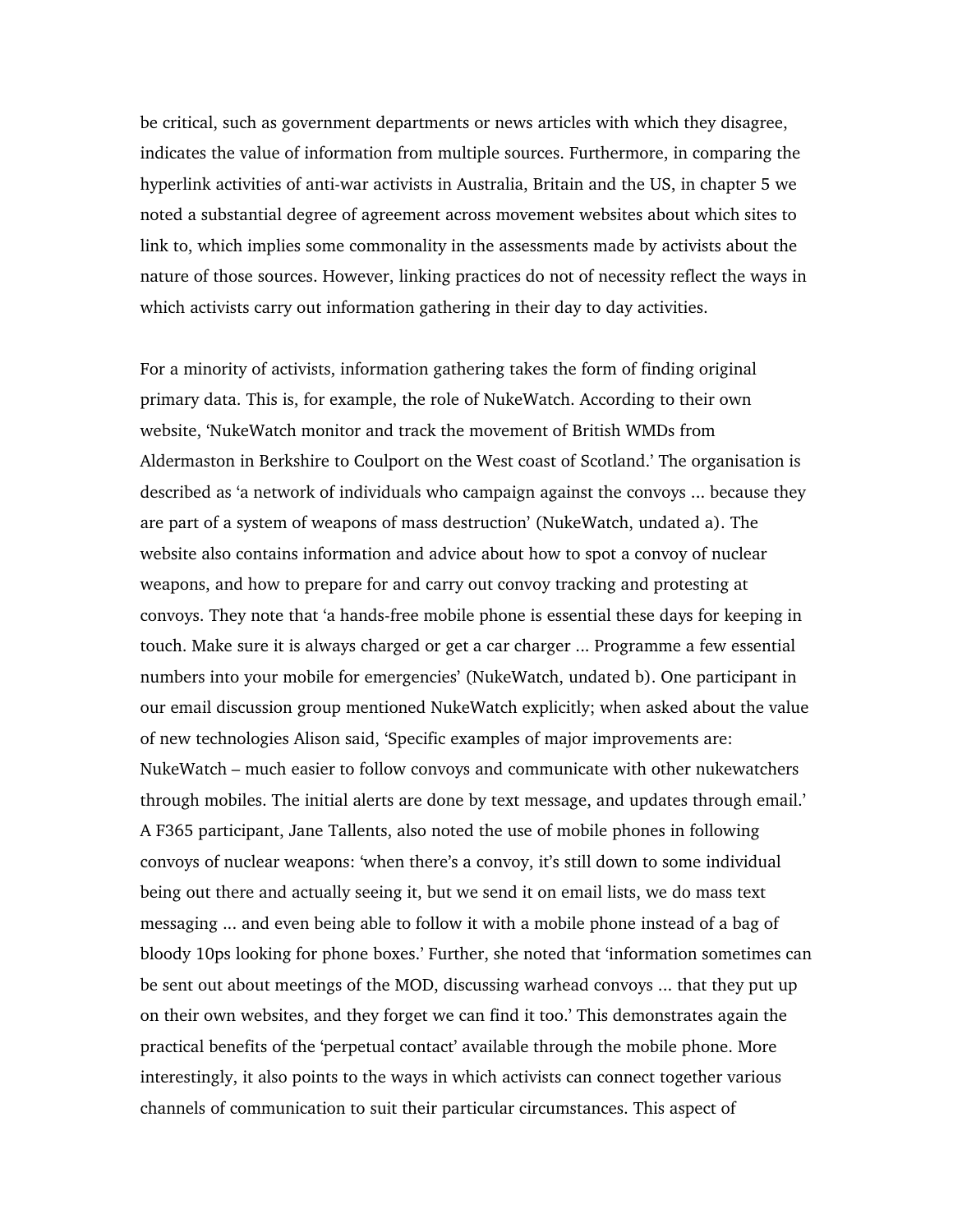technology use will be discussed further as 'multi-mode action' below.

While other examples of primary information gathering within anti-war and peace activism clearly exist, the majority of activists more usually gather information from secondary sources. Here we recall to the web as 'a phenomenal resource' However, the sheer quantity of information available over the Web, or delivered to email inboxes, raises new problems, 'of course, you get too much ... before, people thought a bit before they actually wrote something down because they then had to get it printed ... to distribute it and all that, now it kind of gets churned out.' The key is that, 'you have to work out which are the good sources, which ones you can rely on to be useful and to the point' (David Webb).

Activists therefore learn skills for filtering information, as we discussed in the previous chapter. However, such filters readily introduce biases in seeking out confirmatory sources: 'a lot of people, and me included, will click on the links to things that they think, "ooh, I like the sound of that" ... and not necessarily hunt for information in an impartial way' (Tom Shelton). 'Honestly speaking', Arif Sayeed admitted, 'I one hundred percent believe what's on the Islam Channel – I know that probably seems a bit naïve ... and if I read something in the Socialist Workers' paper I'd trust that 100 times more than if I read something in the Daily Express.' Similarly, Korin Grant reacted to a question about 'what you were going to trust' in gathering information with, 'God, I don't think I ever thought about it. I was probably naïve enough to think, if it's on the Internet, it's probably alright. Unless it's something that I disagree with and, therefore, it isn't.' Despite their confessed biases, Arif Sayeed pointed to a process of understanding through 'reading both sides, reading the extremes [by which] you can have a middle ground yourself and take things from either side and assimilate it' and Korin Grant continued to explain that 'it looks right, maybe if it has association with something like CND or certain groups.' Indeed, both these notions seem to be central in activists decisions on whether to trust, and even whether to consult, various information sources. And such decisions take in the whole gamut of available current information sources including newspapers, television, websites and newsletters circulated by post or email. On the one hand, individuals trust sources 'if you correlate the information and you've got a piece of information that appears at several sources' (Maya Evans). On the other hand, 'if the source is from a certain place,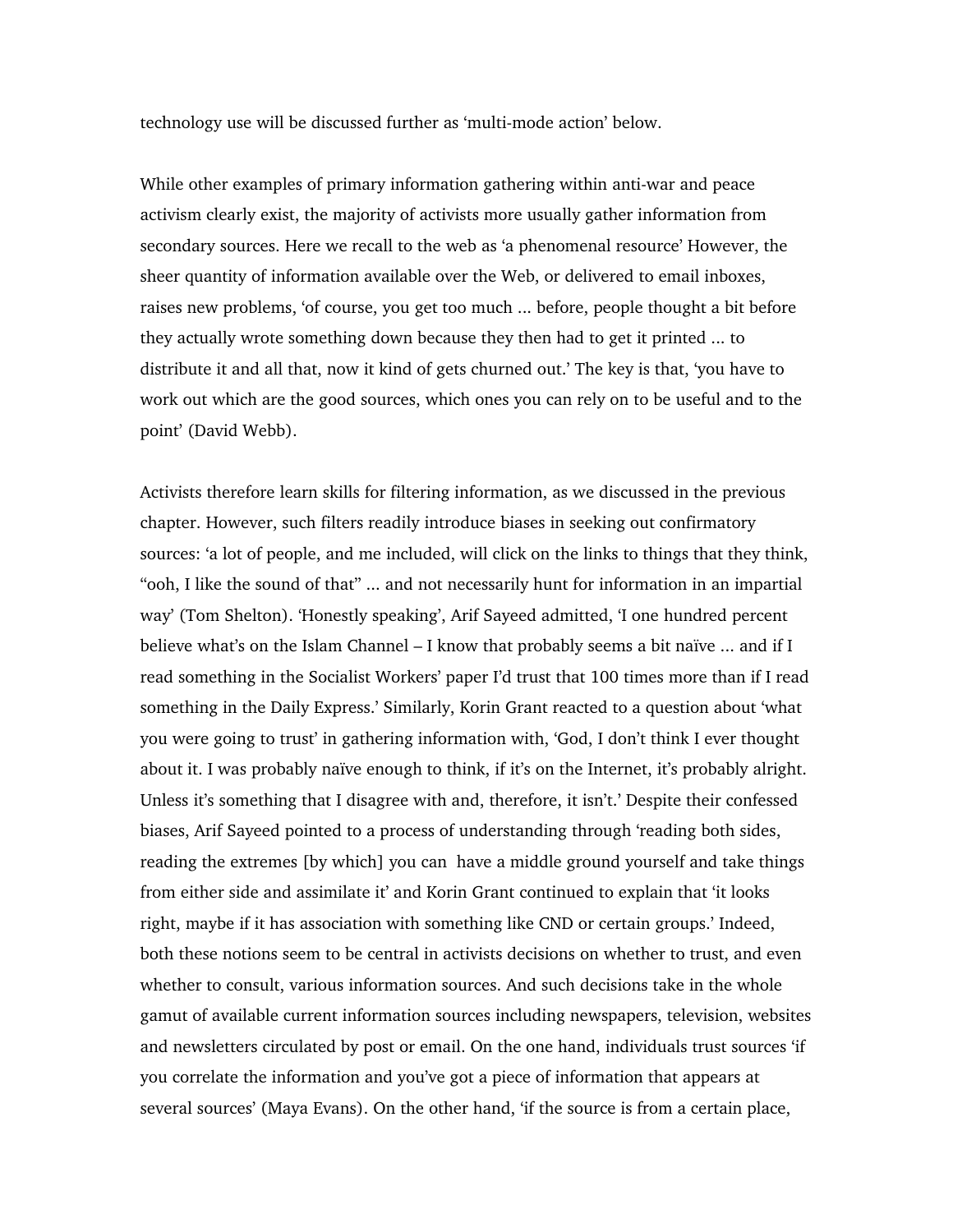you get to know whether it's something you could rely on' (David Webb) and 'there are particular people who, if they say I went there and I saw this, you tend to believe that they did ... There are also people who are of the left who are in the anti-war movement who you can't necessarily immediately take ... at face value, and the same goes in the mainstream media' (Milan Rai).

Several points throughout the preceding discussion have indicated the existence of information circuits. By this we mean the ways in which one source of information can be passed around a number of groups, and be put to a number of uses, very rapidly with the aid of ICTs. The generation of such flows of information is, at times, the result of activist efforts and may be a part of the structure of the working day. In CND, 'we have, every morning in the office … a press roundup, and there's a list of websites that people check. And it varies, showing different ones each day or depending on what comes up on the more general news portals' (Tom Shelton). Within CND this comes across as an internal affair, and its attitude to information put out on their own website is that it ought to be there for campaigning, rather than for purely informational purposes. Yet for others the generation of flows of information itself is seen to have potential in mobilising opposition to the 'war on terror'. Justice Not Vengeance, for instance, concentrates its resources on attempts to build anti-war arguments from sources that are likely to be found credible by members of the general public. As such, the recycling of news information from mainstream newspapers is a key activity. However, the process of doing so affects the meaning, since they are typically put together in ways that might, for instance, highlight inconsistencies in government-sourced stories or demonstrate truths otherwise hidden. Alternatively, such activities might be less central, but 'even though this group in general does not put up information on the Internet, we make a huge use of it by ... trawling the 'net, exchanging and sending links to each other, ... and sending those links on to other people who we know might be interested' (Linda Heiden). Particularly among those 'other people', Heiden explained, such information might serve to make them more interested in a particular campaign. In this way information of itself was seen to have mobilising potential.

It is worth highlighting that it is not necessary to create such resources from scratch, but rather to use what is already available. Manzoor Moghal described his personal website,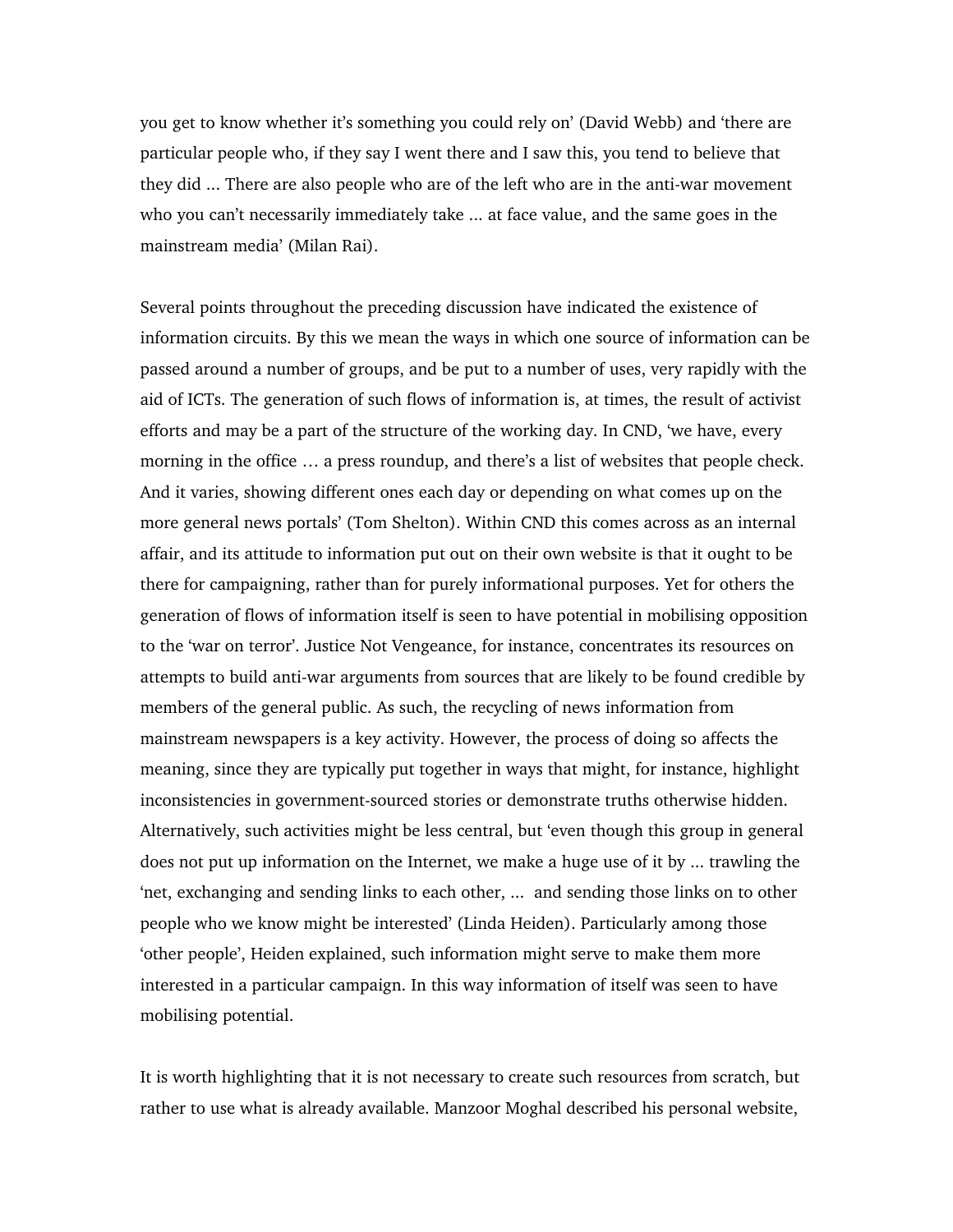created for him by his son: 'What my son did was he collected all the material that's available on the net about me....he's collated everything, put it under one heading, he's not edited anything. He's written nothing, I've written nothing, just all the things that have appeared about me.' Such uses of information do suggest a significant change in the processes of social movement groups, and one that is deeply intertwined with the particular, enabling features of new ICTs. There are traditional connections between social movements and the production and distribution of informational materials. From the radical, socialist newspapers to the regularly posted newsletters from groups to which one subscribes, print resources form a core space for the production of shared frames, shared identities and additionally offer selective benefits that might entice group membership. Electronic distribution, however, greatly reduces the costs of copying information from other sources, and the creation of informational montages for distribution has become far easier and more commonplace. This also carries a danger of fragmentation as it becomes less likely that large numbers of group members have been informed by the same mix of informational materials.

### **Innovative Uses of ITCs: Networked Structures and Multi-Modal Communicationssd**

Thus far this chapter has concerned itself primarily with activists' uses of the manifest functionality provided by ICTs. Most engagements with technology within the anti-war and peace movements in Britain are of this kind. By contrast, the following sections examine ways in which activists have engaged more innovatively, discovering latent functionality enabled by technology. We examine several moments where the furthest horizons of informational connectivity are exploited. Our intention is to suggest neither that these examples demonstrate a direction in which activism is headed nor that more technically sophisticated uses of technology are necessarily more effective than simpler methods of communication and interaction. However, reflection on these examples highlights two key ideas that have already been mentioned: first, the ways in which technology is embedded within the social and political networks utilised by activists and, second, the ways in which different technologies are connected in attempts to make best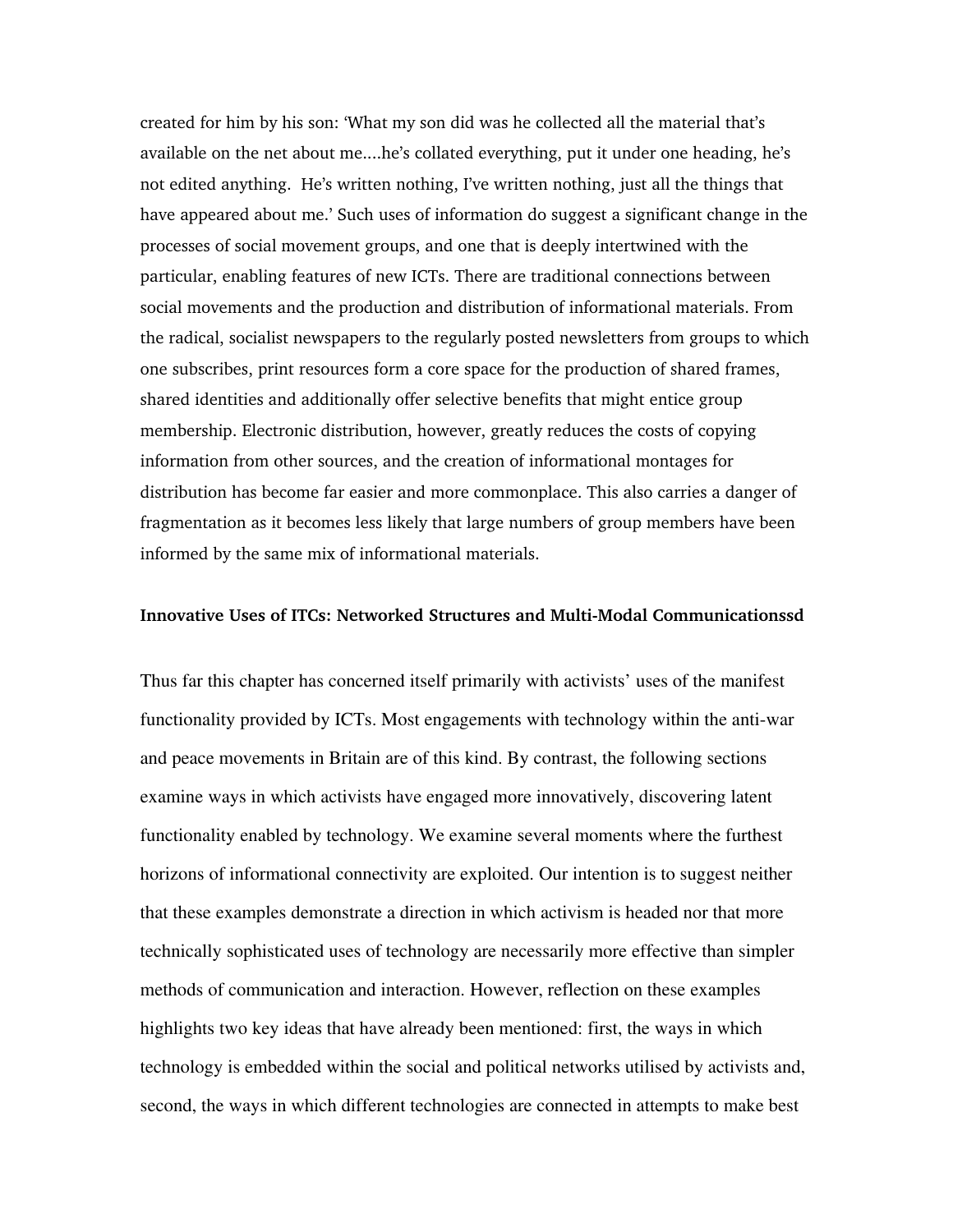use of the particular characteristics of particular technologies.

#### **Networked communication structures**

As described earlier, the practical benefits of micro-coordination represent the most obvious use of the mobile phone, utilizing the technology more or less as intended by its inventors. There are examples of political uses of the mobile, however, that extend the technology in novel ways. The most often discussed case is the role of text messaging in the campaign against Philippine President Joseph Estrada that forced him from office. Throughout 2000, anti-Estrada text messages such as hostile slogans and satirical jokes, were propagated across social networks. Anti-Estrada activists began to use 'phone trees to quickly organize massive demonstrations against Mr Estrada. When riot police would manoeuvre to contain demonstrators, protest leaders would use mobile phone messaging to redirect the crowds' (Katz and Aarkhus 2002, pp.23). Additional information was spread by protesters through email discussion lists and websites, so 'mobile phones had to function in a particular media environment, which reflected the middle-class-dominated power structure at the time. It is within this larger framework that we should acknowledge that the mobile phone – as a medium that is portable, personal, and prepared to receive and deliver messages anytime, anywhere – can perform the mobilization function much more efficiently than other communication channels at the tipping point of a political movement' (Castells et al. 2007, p.192). It seems that the combination of social networks and mobile phones, aided by their in-built record of phone numbers, contains significant potential for aiding mobilization. It appears that such mobilization is likely to benefit from the long-established 'strength of weak ties' (Granovetter 1973). If an individual forwards a text message to all of the people in their address book then they will send it to people with whom they have strong relationships and to those with whom they are likely to be less well acquainted. Because the sender is personally known to the receiver, this form of communication seems more conducive to producing a sympathetic response than in mass forms of communication (cf. the Berlusconi case described below). So, to the extent that the message seems to be true and important to the receiver, it is likely that it will be passed on beyond the densely networked clusters of friends and allies from which it originates, into the wider (mobile phone owning) society.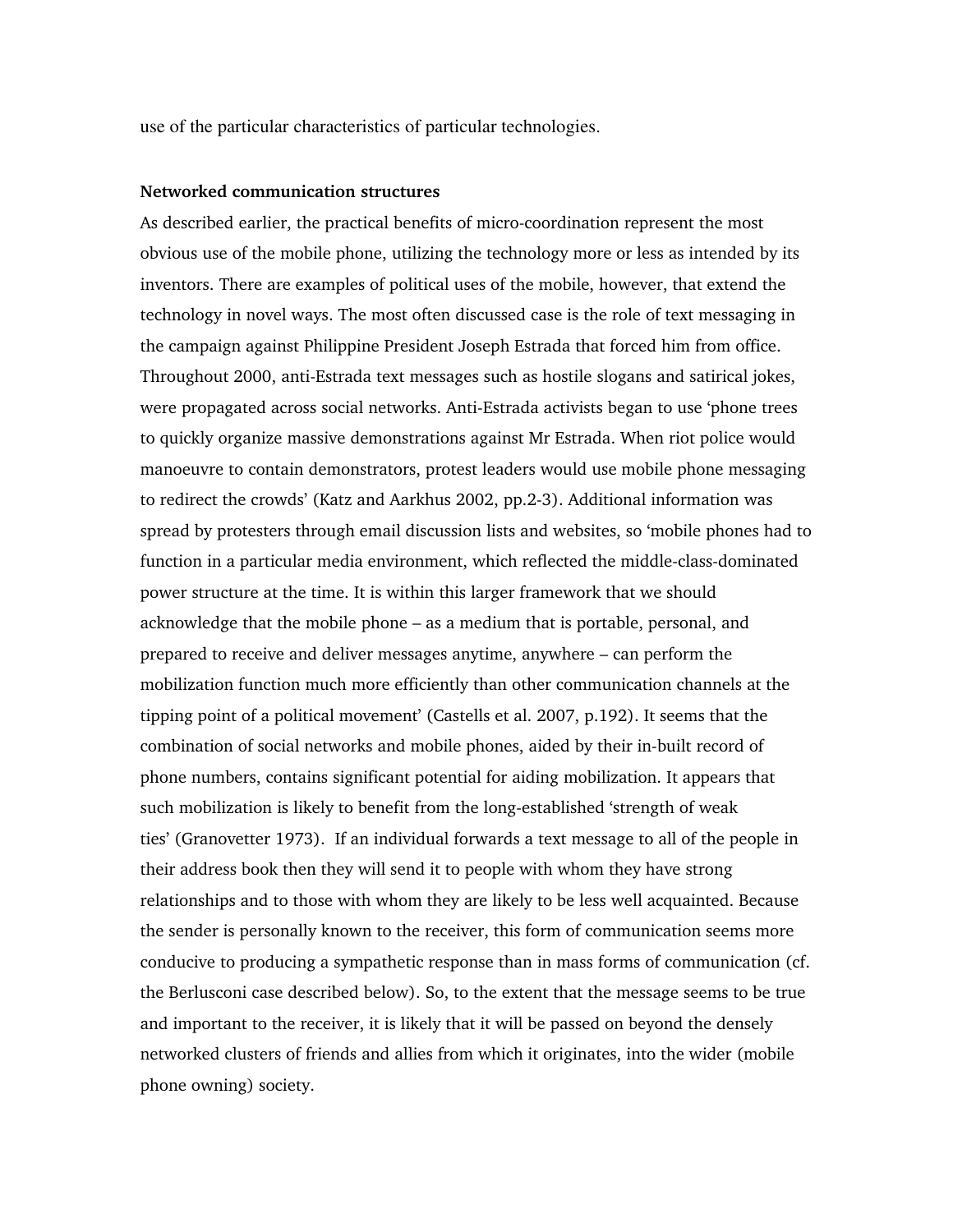Such forms of networked communication problematise established ways of differentiating media in terms of one-to-one and one-to-many. This is because in examining the communication we broaden our focus beyond a single link (such as from broadcaster to audience) to many links from individual to individuals, thus it would need to be described as few-to-few-to-few- etc. This reflects a shift in the nature of the communication as the potential for control is dissipated across a broad network and the ability of the message to spread to thousands of recipients depends to a large degree on individuals' evaluation of the content of the message, its potential for having an impact, its potential for getting the sender in trouble with security services and so on. Such networked communication appears to be more focused on activity than representation or deliberation. Yet this feature also seems to make it a riskier mobilization tool for groups with radical claims since, one might expect, messages that are furthest from mainstream opinion would be more likely to hit a high proportion of dead-ends within the network as individual receivers evaluate the content as wrong, or as risking repression, and do not pass it on to their networks.

The potential to use network forms of activism is partly limited, however, by the practical necessity of learning the technology. Tom Shelton noted that 'Ben in the office has used group text messaging to convene one small anti-war demo at university. That is something we thought about doing but we haven't. Partly, just you can't constantly expand into areas, learn new technology the whole time as an organization.' However, he also argued that asking people to pass on text messages, as a low intensity form of participation, could not build a sustainable movement: 'you could say x number of people have texted this thing on this day, which indicates a level of popular support … but I think it's a fairly transient kind of thing. It doesn't … stay in people's minds and I'm not really sure that it has any lasting effect.' Furthermore, the effects could potentially be 'detrimental in the sense that people feel like they've done something when actually they haven't really ... [text messaging] is basically the least involved type of political activism you could possibly have.' There are two points of interest here. Firstly, skills constrain the uptake of new technology. Second, communication per se may not count as activism to some commentators.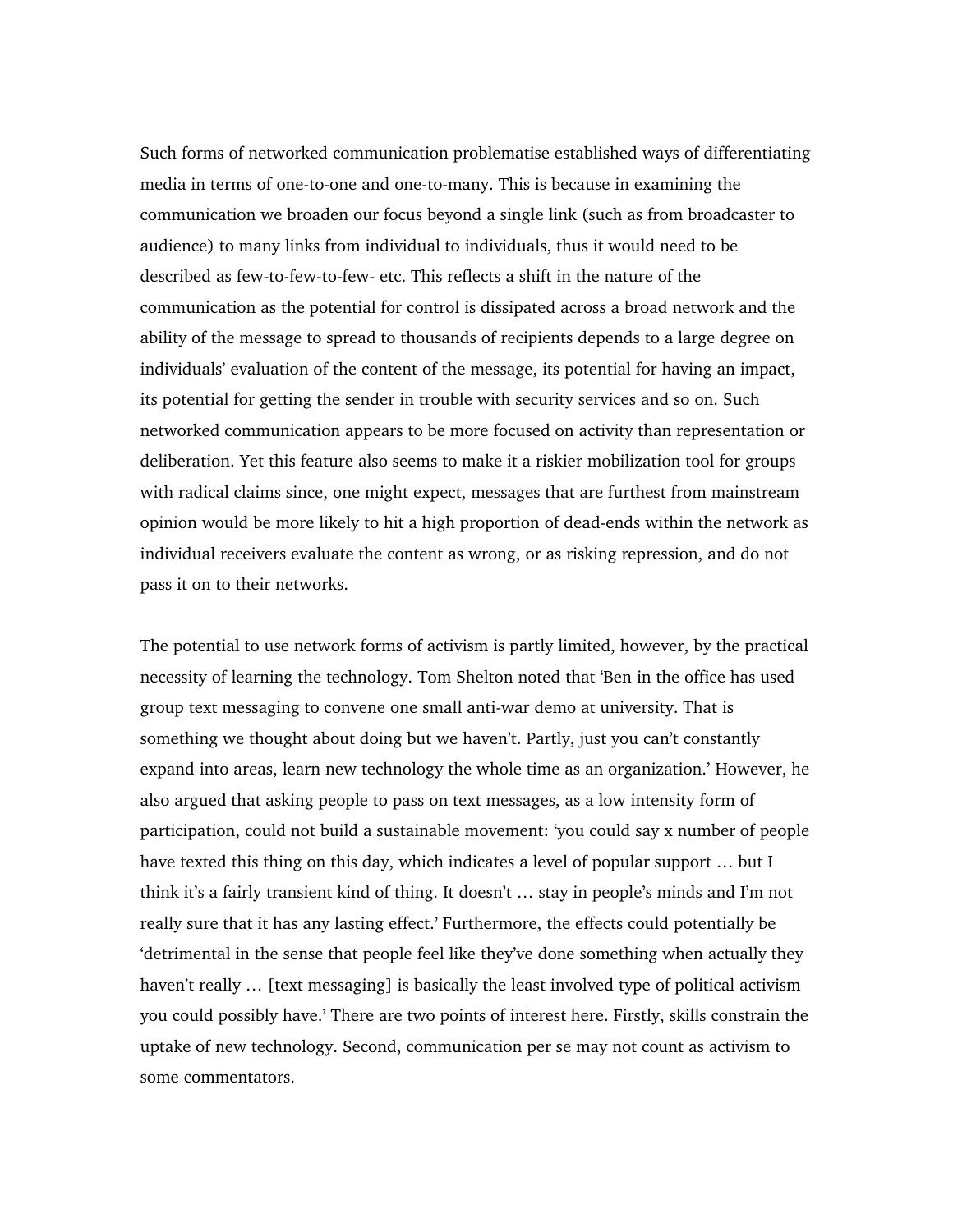### **Multi-modal action**

One example of the use of mixed technologies in protest comes from the 2004 demonstrations against the Republican National Convention (RNC) in New York. A graduate student, Joshua Kinberg, designed and built a 'dot-matrix graffiti bike'; an extended pedal cycle mounted with computer-controlled chalk aerosol cans that could spray messages onto the pavement. Kindberg's website, Bikes Against Bush, enabled visitors to write short message that could be transmitted directly to a 'printer' via his mobile phone and bicycle-mounted laptop. Messages could thereby be submitted from anywhere with Internet access and (almost) instantaneously sprayed as graffiti onto the pavements outside the convention. Kindberg demonstrated his technology, but was never able to use it in protest since in the lead-up to the demonstrations Kindberg was arrested, and his equipment was seized, by 'NYPD's "RNC Intelligence Squad," which had been travelling around the country infiltrating progressive groups and building secret files on potential rabble-rousers ahead of the convention.' (Singel 2007)

This example is at the more creative end of technology usage: there is no sense in which the designers of the technologies Kindberg utilised has this end in mind. The latent potential existed in the technological infrastructure, but nevertheless needed a technologically adept, creative individual to bring these to the surface. But, because such creativity requires high levels of skill, it is also relatively rare and highly unlikely to be taken up broadly. Nonetheless, this example can be used to examine some of the features of multi-modal communication. First, the range of modes of communications can be broad. Using graffiti as a medium, Kindberg's virtuoso design combined an ancient dimension of political communication (graffiti has been found from Roam times) with digital technology. Second, we should pay attention to Kindberg's position in the network of communication. His use of the website to garner messages of protest put himself in the position of a single node mediating a many-to-many communication system. The mobile phone is, of course, intended as a one-to-one communication device. By hooking it up to his website, Kindberg stretched its capabilities to allow many-to-one communications and by hooking it up to his graffiti printer he turned it into a one-to-many communication. In numerous political applications of the mobile phone beyond pragmatic microcoordination we see that the technology has been similarly stretched. For instance, the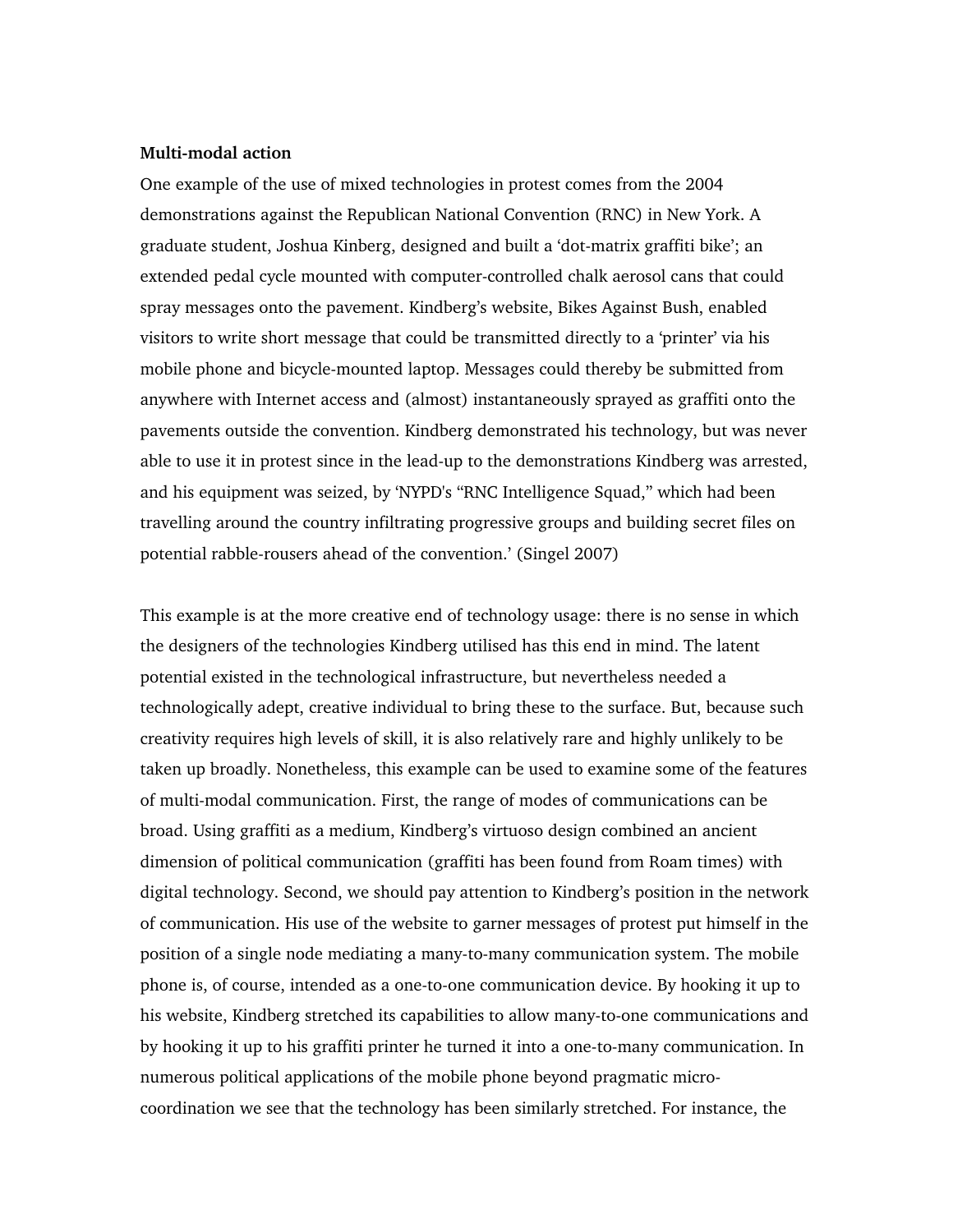day before the Italian regional election of 2004, Silvio Berlusconi sent 13 million messages to Italian mobile phones, thus making use of the system for definitively one-tomany communication resembling the Italian television networks under his control.

The third issue raised by the Kindberg example is that of the location of power in communication networks. Within any information network, densely connected nodes are potential points of control or the exertion of power. If Kindberg's system allowed him to intervene by selecting some submitted messages to print and to discard others, his position in the network would allow him to change the meaning conveyed in this experiment of many-to-many communication. By, for instance, filtering out messages with expletives or that simply seemed 'whacky' he would, for better or worse, misrepresent the overall message conveyed against the RNC. Alternatively, he might not have included that possibility in his design, and the node would therefore be structurally transparent; in this case he would have created a truly many-to-many network, and one that roughly conformed to the 'end-to-end' principle described above. The concentration of power in a network is not simply a problem of distorting meaning, however. As this example demonstrates, it is also a point at which the network can be taken over or destroyed. The seizure of Kindberg's equipment by the police did just that, making it impossible for any messages to be relayed from the Internet to the streets.

As introduced in chapter 2, one of the more creative actions by the Stop the War Coalition was the promotion early in 2007 of an anti-war single by a band spoofing Tony Blair's university rock group, Ugly Rumours. They produced a cover of the anti-war song, 'War (What is it Good For?)' which was made available as a download only release. An opportunity was spotted to gain publicity for StWC following changes in the rules of the official singles charts without the expense of producing and distributing a physical format CD. Further, the CD could be pre-ordered simply by text messaging the code 'Peace1' to an automated service that then enabled the messenger to download the CD from an online distribution outlet. The fact that Ugly Rumours performed at large national demonstrations in both Glasgow and London, with instructions for buying the single given repeatedly and shown on screen, undoubtedly contributed to the success of the single, which reached sixth position in mid-week charts. The intention of the group was clear, to attempt to embarrass the Prime Minister and gain attention and significant funds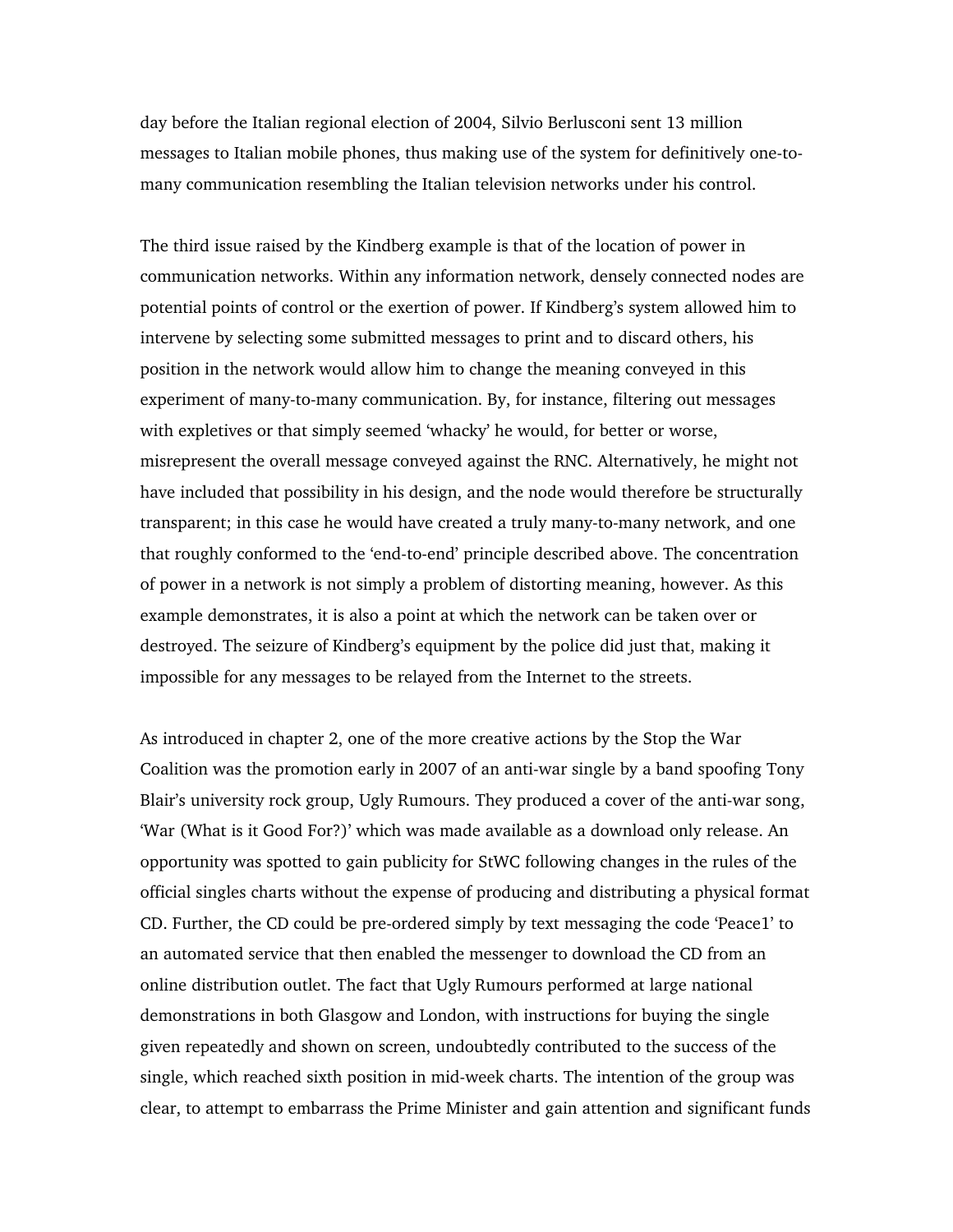for Stop the War. Moreover, this was seen by commentators as a bid to attract the attention of the younger generation of media-savvy teenagers. This example appears to have been Stop the War Coalition's most technologically sophisticated intervention into the information environment. Multiple modes of communication were used, utilising the perpetual contact made possible by mobile phones to enable promotion at a public rally to have a wider impact. A video made for the single, along with a video of the live performance, made available via You-Tube, quickly propagated across the Web, being linked to and discussed on music-related websites and weblogs as well as the 'usual suspects' on the political left. Additionally, the normal channels of communication through the email newsletters, the national StWC website, and various local anti-war groups were also used to promote the song.

### **Conclusions**

#### **References**

- Agar, J. (2003), *Constant Touch. A Global History of the Mobile Phone*, Cambridge: Icon.
- Buechler, S.M. (2000), *Social Movements in Advanced Capitalism: The Political Economy and Cultural Construction of Social Activism*, Oxford: Oxford University Press.
- Castells, M., Fernández-Ardèvol, M., Linchuan Qiu, J. and Sey, A. (2007), *Mobile Communication and Society: A Global Perspective*, Cambridge, Massachusetts: MIT Press.
- Cooper, G., Green, N., Murtagh, G.M. and Harper, R. (2002), 'Mobile Society? Technology, Distance and Presence' in S. Woolgar, (ed.) *Virtual Society? Technology, Cyberbole, Reality, Oxford: Oxford University Press, pp. 286-301.*
- Fox, K (2007), 'Evolution, Alientation and Gossip: The Role of Mobile Telecommunication in the 21st Century', *Social Issues Research Centre Publications*. Online at: http://www.sirc.org/publik/gossip; accessed 16/07/2007.